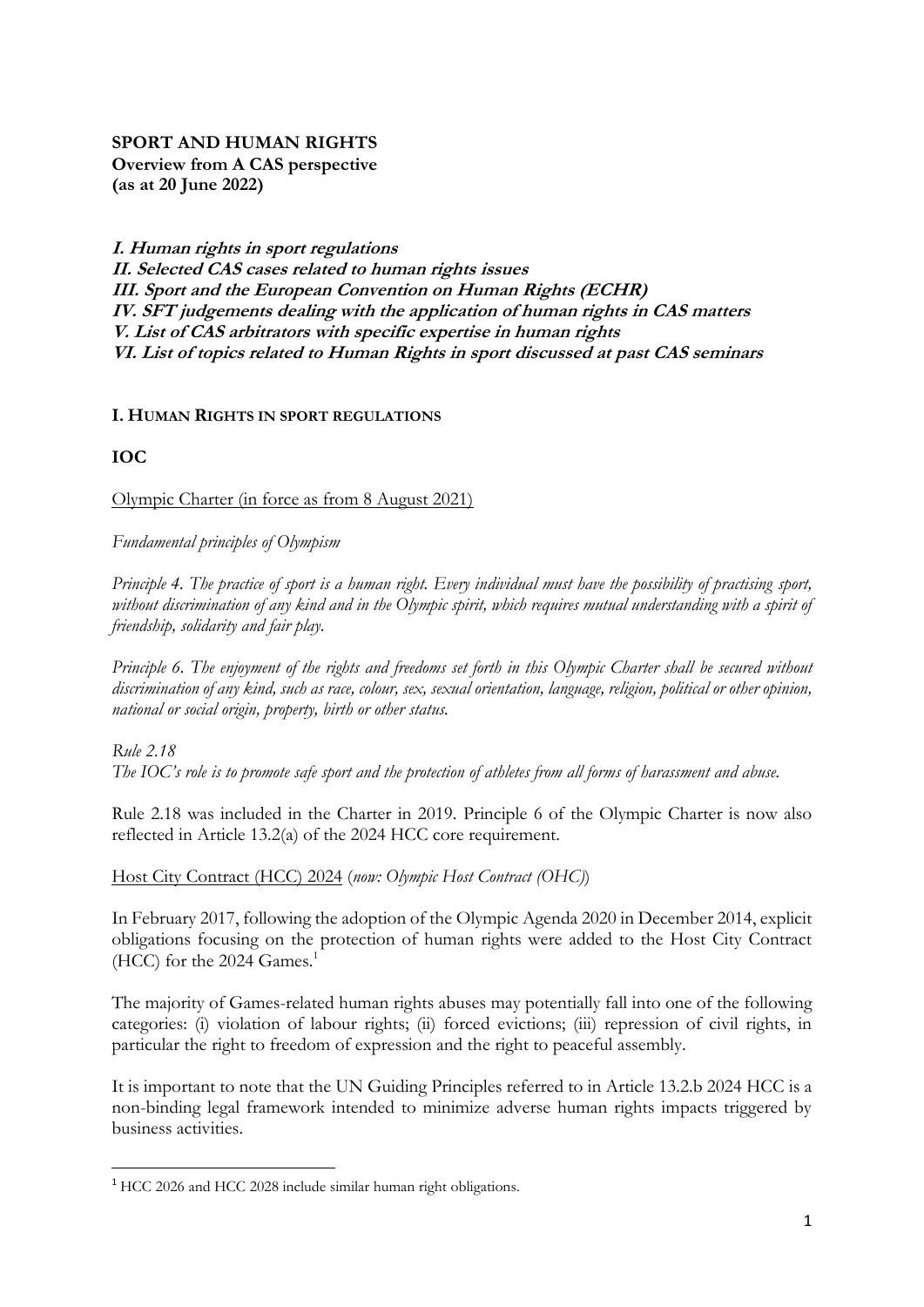The core human right provision i.e. article 13 HCC 2024 does not specify which human rights the Host City, the Host National Olympic Committee (NOC) and the Organizing Committees for the Olympic Games (OCOG) should respect and protect.

*Article 13. Respect of the Olympic Charter and promotion of Olympism* 

*13.1. The Host City, the Host NOC and the OCOG undertake to abide by the provisions of the Olympic Charter and the IOC Code of Ethics and agree to conduct their activities related to the organisation of the Games in a manner which promotes and enhances the fundamental principles and values of Olympism, as well as the development of the Olympic Movement.* 

*13.2. Pursuant to their obligations under §13.1, the Host City, the Host NOC and the OCOG shall, in their activities related to the organisation of the Games:* 

- *a. prohibit any form of discrimination with regard to a country or a person on grounds of race, colour, sex, sexual orientation, language, religion, political or other opinion, national or social origin, property, birth or other status;*
- *b. protect and respect human rights and ensure any violation of human rights is remedied in a manner consistent*  with international agreements, laws and regulations applicable in the Host Country and in a manner *consistent with all internationally-recognised human rights standards and principles, including the United Nations Guiding Principles on Business and Human Rights, applicable in the Host Country; and*
- *c. refrain from any act involving fraud or corruption, in a manner consistent with any international agreements, laws and regulations applicable in the Host Country and all internationally recognised anti-corruption standards applicable in the Host Country, including by establishing and maintaining effective reporting and compliance.*

*13.3. The IOC, through its Coordination Commission referred to in §27, shall establish a reporting mechanism to address the obligations referred to in §13.1 and §13.2 in connection with the activities of the Host City, the Host NOC and the OCOG related to the organisation of the Games.*

Sustainability measures have been added to the HCC.

*Article 15. Sustainability and Olympic legacy (protection of labour rights to a certain extent)*

*15.1. The Host City, the Host NOC and the OCOG undertake to carry out all activities foreseen under the HCC in a manner which embraces sustainable development and contributes to the United Nations' Sustainable Development Goals.* 

*15.2. Pursuant to their obligations under §15.1, the Host City, the Host NOC and the OCOG shall in particular:* 

- *a. define, implement and communicate a comprehensive and integrated sustainability programme as well as a legacy programme compliant with the provisions of the "HCC – Operational Requirements – Sustainability and Olympic Legacy"; and*
- *b. take all necessary measures, where necessary in cooperation with Host Country Authorities and other third parties, to ensure that their activities in relation to the organisation of the Games comply with any international agreements, laws and regulations applicable in the Host Country, with regard to planning, construction, protection of the environment, health and safety, labour and working conditions and cultural heritage.*

In case of non-compliance with the HCC, Article 36 provides that the IOC may decide to retain all amounts held in the General Retention Fund or withhold any grant to be made to the OCOG pursuant to the HCC.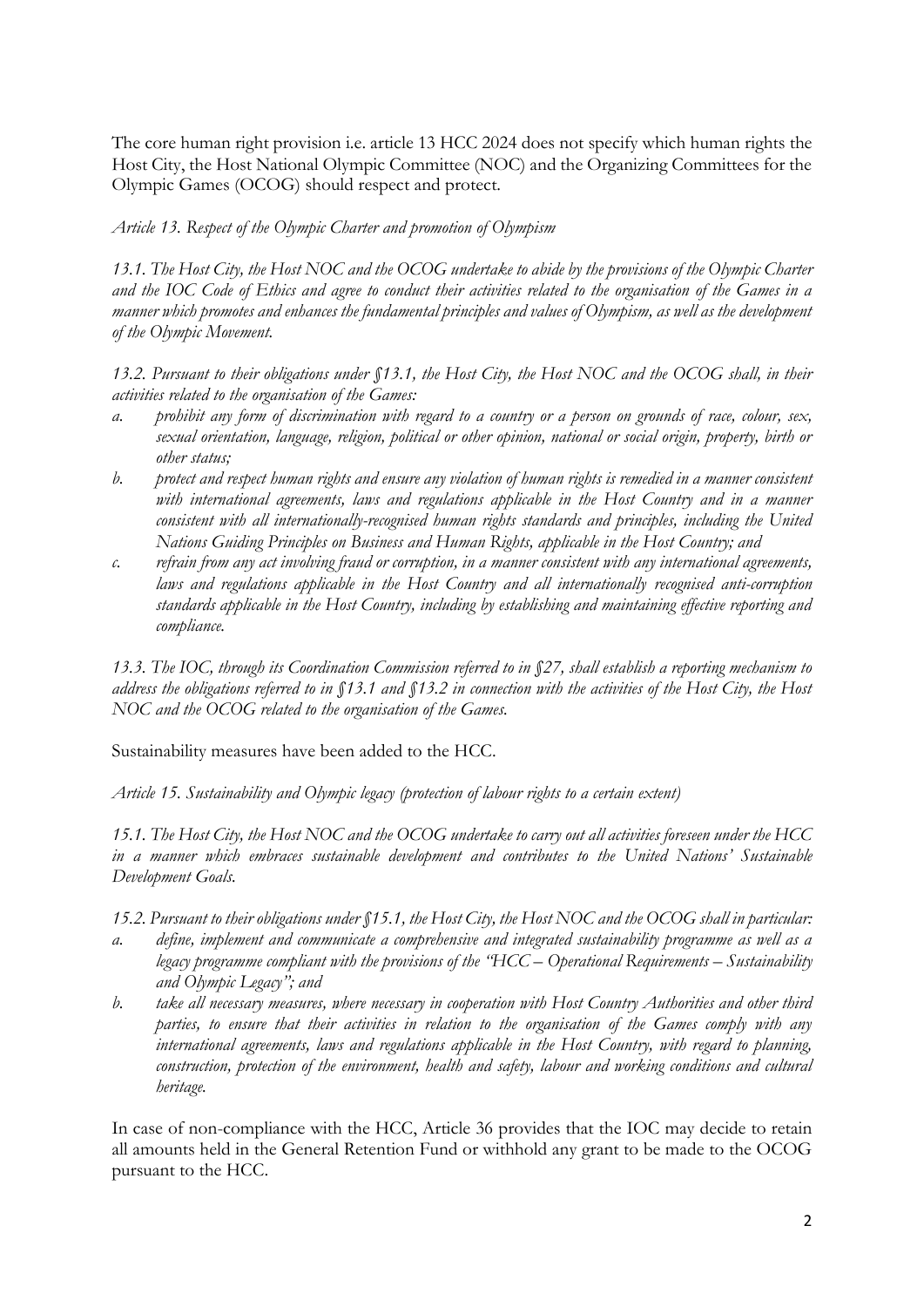*Article 36 Measures in case of non-compliance with the HCC*

*36.2. In the event of any non-compliance by the Host City, the Host NOC and/or the OCOG with any of their obligations pursuant to the HCC, including any failure to comply with any deadline included in the Games Delivery Plan, the IOC shall be entitled to take any or several of the following measures:* 

*a. retain all amounts held in the General Retention Fund;* 

*b. withhold (in whole or in part) any payment due, or grant to be made, to the OCOG pursuant to the HCC, including without limitation in relation to §8 and §9;* 

*c. keep any and all amounts retained or withheld, including interest, as liquidated damages;* 

*d. set-off any and all of its obligations pursuant to the HCC against any claim against the Host City, the Host NOC and/or the OCOG for any damages resulting from any non-compliance by any such party(ies), or any sums held in the General Retention Fund or otherwise withheld pursuant to §36.2; and* 

*e. after giving a reasonable notice, perform any obligation that the Host City, the Host NOC and/or the OCOG may have failed to perform in accordance with the HCC, at the cost of the Host City, the Host NOC or the OCOG, jointly and severally. 3*

*(…)*

Article 38.2 allows the IOC to terminate the HCC and withdraw the Games from the HC in case of violation.

*Article 38.2. The IOC shall be entitled to terminate the HCC and to withdraw the Games from the Host City, the Host NOC and the OCOG if:* 

*(…)*

**.** 

*d. there is a violation of or failure to perform by the Host City, the Host NOC and/or the OCOG any material obligation pursuant to the HCC or under any applicable law.*

The CAS is competent to hear any dispute in connection with the HCC.

*Article 51 Governing law and arbitration*

*Article 51.2. Any dispute concerning the validity, interpretation or performance of the HCC shall be determined conclusively by arbitration, to the exclusion of the state courts of Switzerland, of the Host Country or of any other country; it shall be decided by the Court of Arbitration for Sport in accordance with the Code of Sports-Related Arbitration of such Court. The arbitration shall take place in Lausanne, in the Canton of Vaud, Switzerland. If, for any reason, the Court of Arbitration for Sport denies its competence, the dispute shall then be determined conclusively by the state courts in Lausanne, Switzerland.*

[IOC Framework on Fairness, Inclusion and Non-Discrimination on the Basis of Gender Identity](https://stillmed.olympics.com/media/Documents/News/2021/11/IOC-Framework-Fairness-Inclusion-Non-discrimination-2021.pdf)  [and Sex Variations,](https://stillmed.olympics.com/media/Documents/News/2021/11/IOC-Framework-Fairness-Inclusion-Non-discrimination-2021.pdf) November 2021

On 16 November 2021, following a two-year consultation process with more than 250 athletes and concerned stakeholders, the IOC released a Framework *"to promote a safe and welcoming environment for everyone involved in elite-level competition, consistent with the principles enshrined in the Olympic Charter. The Framework also acknowledges the central role that eligibility criteria play in ensuring fairness, particularly in high-level organised sport in the women's category"<sup>2</sup> .*

<sup>&</sup>lt;sup>2</sup> [https://olympics.com/ioc/news/ioc-releases-framework-on-fairness-inclusion-and-non-discrimination-on-the](https://olympics.com/ioc/news/ioc-releases-framework-on-fairness-inclusion-and-non-discrimination-on-the-basis-of-gender-identity-and-sex-variations)[basis-of-gender-identity-and-sex-variations](https://olympics.com/ioc/news/ioc-releases-framework-on-fairness-inclusion-and-non-discrimination-on-the-basis-of-gender-identity-and-sex-variations)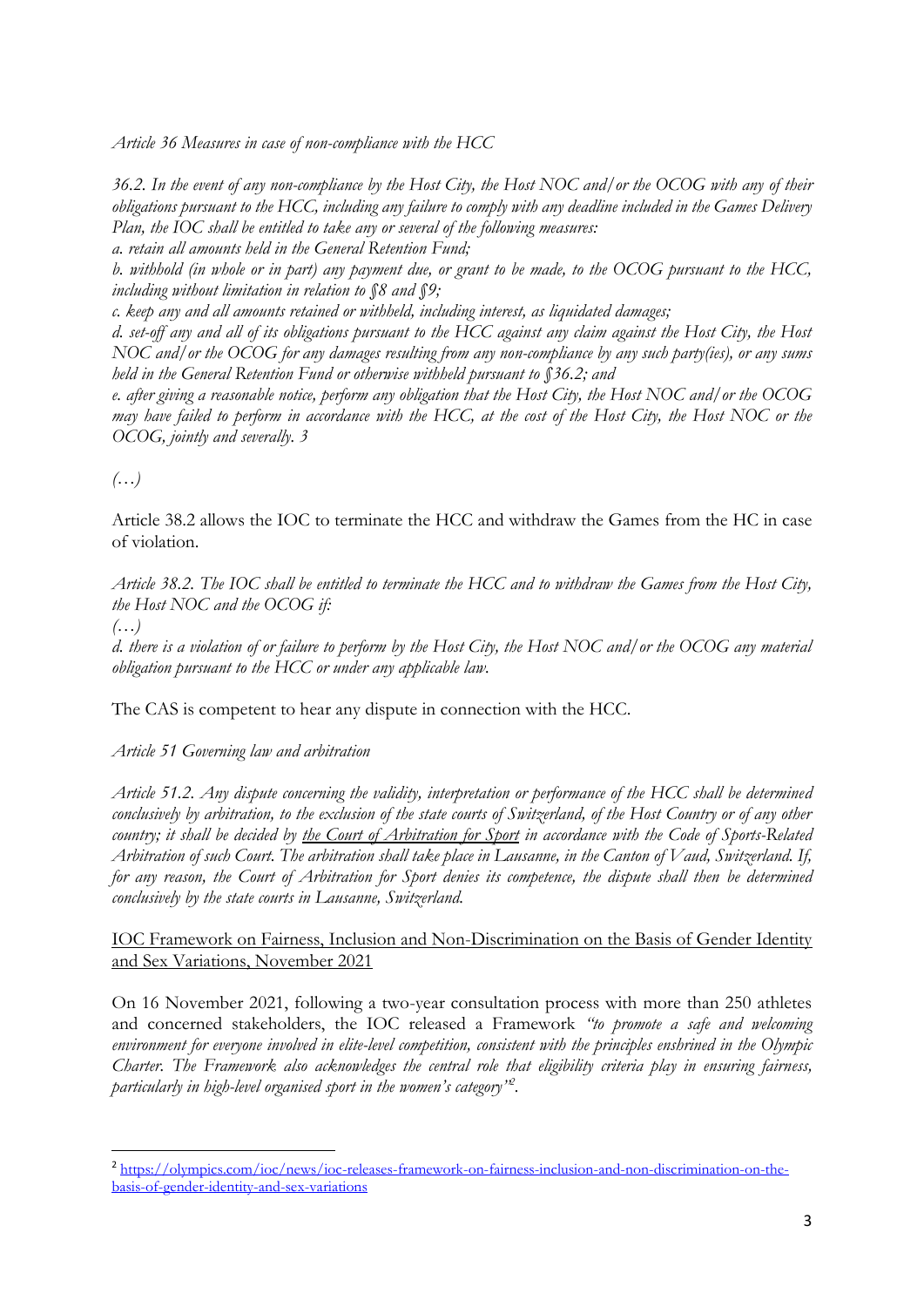The IOC framework is issued as part of the IOC's commitment to respecting human rights (as expressed in Olympic Agenda 2020+5), and as part of the action taken to foster gender equality and inclusion". From March 2022 onwards, IFs will be responsible for defining how this framework will work in practice applied to specific sports, disciplines and events. One of the key recommendations of the IOC framework is that diverse gender identities and variations in sex characteristics should not be assumed as an unquestionable sign of disproportionate advantage nor imply unavoidable risk to other athletes. Rather, any eligibility rules should be based on ethical, credible, and peer-reviewed research.

## **World Anti-doping Code (WADC) 2021**

The compliance with the principles of human rights are enshrined in the WADC including the principle of fair hearings.

*Purpose, scope and organization of the world anti-doping program and the code,* p.9

*Rule of law — to ensure that all relevant stakeholders have agreed to submit to the Code and the International Standards, and that all measures taken in application of their anti-doping programs respect the Code, the International Standards, and the principles of proportionality and human rights.*

*The Code*

*(…) The Code has been drafted giving consideration to the principles of proportionality and human rights,* p. 10.

### *Introduction, p.17*

*(…) They* [the sports-specific rules] *are not intended to be subject to or limited by any national requirements and legal standards applicable to such proceedings, although they are intended to be applied in a manner which respects the principles of proportionality and human rights.*

### *8.1 Fair Hearings*

*For any Person who is asserted to have committed an anti-doping rule violation, the Anti-Doping Organization*  with responsibility for Results Management shall provide, at a minimum, a fair hearing within a reasonable time *by a fair, impartial and Operationally Independent hearing panel in compliance with the WADA International Standard for Results Management. A timely reasoned decision specifically including an explanation of the reason(s) for any period of Ineligibility and Disqualification of results under Article 10.10 shall be Publicly Disclosed as provided in Article 14.3.* 

#### *13.2.2 Appeals Involving Other Athletes or Other Persons*

*In cases where Article 13.2.1 is not applicable* [Appeals Involving International-Level Athletes or International Events where the decision may be appealed exclusively to CAS]*, the decision may be appealed to an appellate body in accordance with rules established by the National Anti-Doping Organization. The rules for such appeal shall respect the following principles:* 

*• a timely hearing;* 

**.** 

- *a fair, impartial, and Operationally Independent and Institutionally Independent hearing panel;*
- *the right to be represented by counsel at the Person's own expense; and*
- *a timely, written, reasoned decision.*

*If no such body as described above is in place and available at the time of the appeal, the Athlete or other Person shall have a right to appeal to CAS.<sup>3</sup>*

<sup>&</sup>lt;sup>3</sup> Clarification of the standards of independence that apply to the adjudicatory bodies. Based on Art. 6 (1) of the European Convention on Human Rights ("ECHR"), different standards apply to the first and the second instances. According to this provision only one instance needs to comply with all procedural guarantees of Art. 6 (1) ECHR (including the principle of independence). This requirement is always met if a final appeal to the CAS is possible, since the CAS has been found [by the ECtHR in the Mutu Pechstein case (02.10.2018), no138 et seq.] to be a true and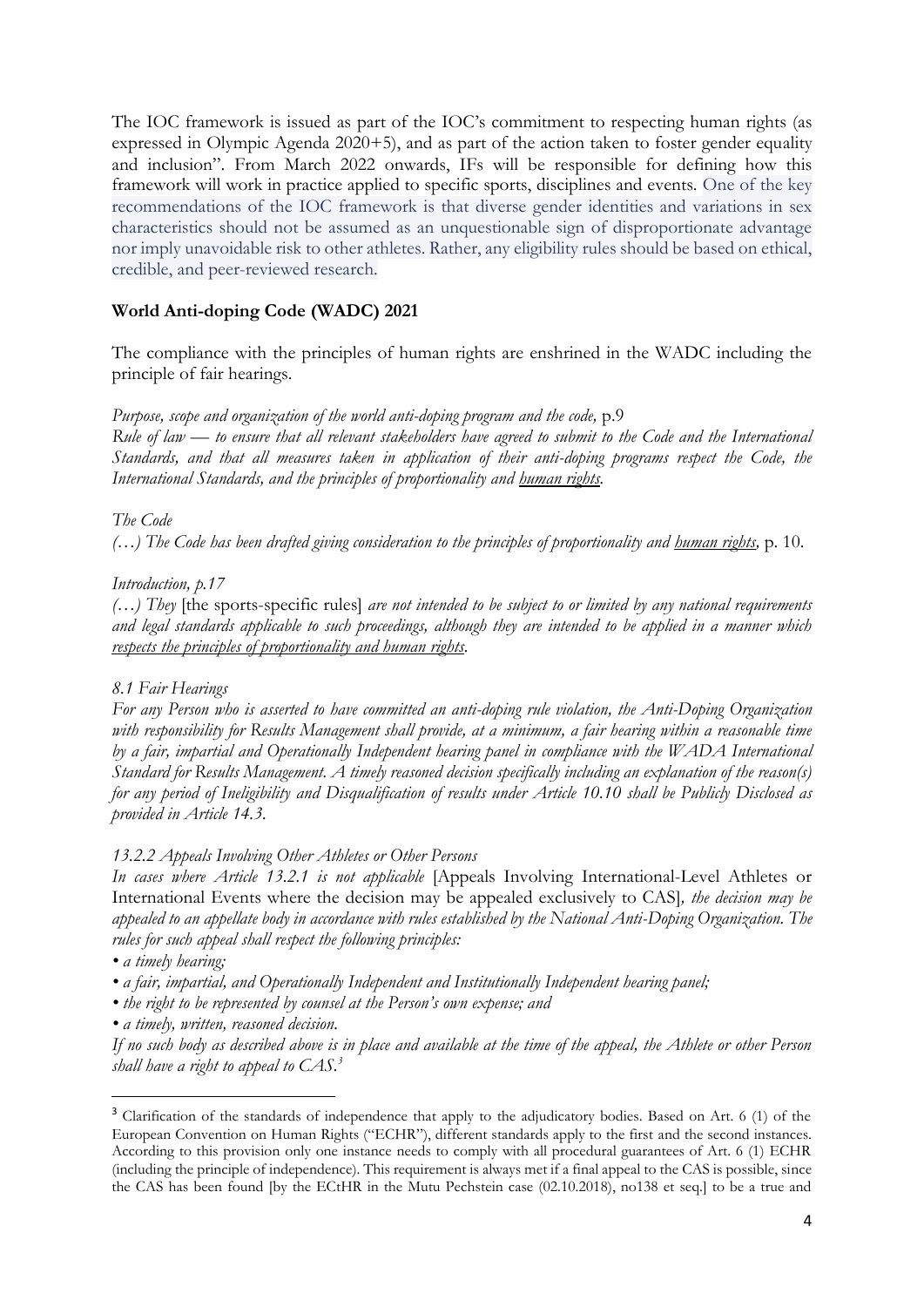*22.6 Each government should respect arbitration as the preferred means of resolving doping-related disputes, subject to human and fundamental rights and applicable national law*

## **FIFA**

Following pressure exercised by transnational mobilization of social movements and increasing public scrutiny, FIFA has taken measures regarding Human Rights in the last years. Critics have notably arisen in relation to violation of human rights linked to the Russia World Cup in 2018 and to the exploitation of migrant workers on World Cup construction sites linked to Qatar 2022.

A distinction can be made between human rights impacts related to (i) FIFA's events i.e. World Cup-related human risks range from labour and housing rights issues to restriction of freedom of speech, freedom of movement, and public security concerns and (ii) human rights impacts related to FIFA's daily activities i.e. issue of trafficking of child footballers and abuse/harassment of female players.

FIFA Statutes 2020

*Article 3: Human rights* 

*FIFA is committed to respecting all internationally recognised human rights and shall strive to promote the protection of these rights.<sup>4</sup>*

*Article 4: Non-discrimination, equality and neutrality* 

*1. Discrimination of any kind against a country, private person or group of people on account of race, skin colour, ethnic, national or social origin, gender, disability, language, religion, political opinion or any other opinion, wealth, birth or any other status, sexual orientation or any other reason is strictly prohibited and punishable by suspension or expulsion.* 

*2. FIFA remains neutral in matters of politics and religion. Exceptions may be made with regard to matters affected by FIFA's statutory objectives.*

#### FIFA Human Right Policy, May 2017

*Article 1: Commitment FIFA is committed to respecting human rights in accordance with the UN Guiding Principles on Business and Human Rights (UNGPs).*

*Article 2: Determination of the HR recognised*

**<sup>.</sup>** independent arbitral tribunal which, in addition, respects the athletes' right to a public hearing (cf. Art. R57 (2) [amended following the ECtHR judgement in Mutu Pechstein]). If the appellate body established by the rules of a NADO is competent to (finally) decide the case, Art. 13.2.2 WADC 2021 ensures that the same standards are met at the local appellate level. Otherwise, the athlete or other person has a right to appeal the first instance decision directly to the CAS. (Haas U., The Revision of the World Anti-Doping Code 2021, CAS Bulletin March 2020).

<sup>&</sup>lt;sup>4</sup> Through the integration of human rights in Article 3 of the FIFA Statute, it is a possibility that they will play a greater role in disputes at the CAS, which if invoked by the parties would have to assess the compliance of a particular FIFA decision or regulation with internationally recognised human rights. Yet, the availability of such a procedural route to challenge the human rights compatibility of FIFA's decisions will be dependent on whether many of the primarily affected actors will have standing at the CAS.

FIFA could also allow affected third-parties to challenge its decisions on human rights grounds at the Court of Arbitration for Sport., Antoine Duval, FIFA and Human Rights: Introduction to the symposium 4 July 2019.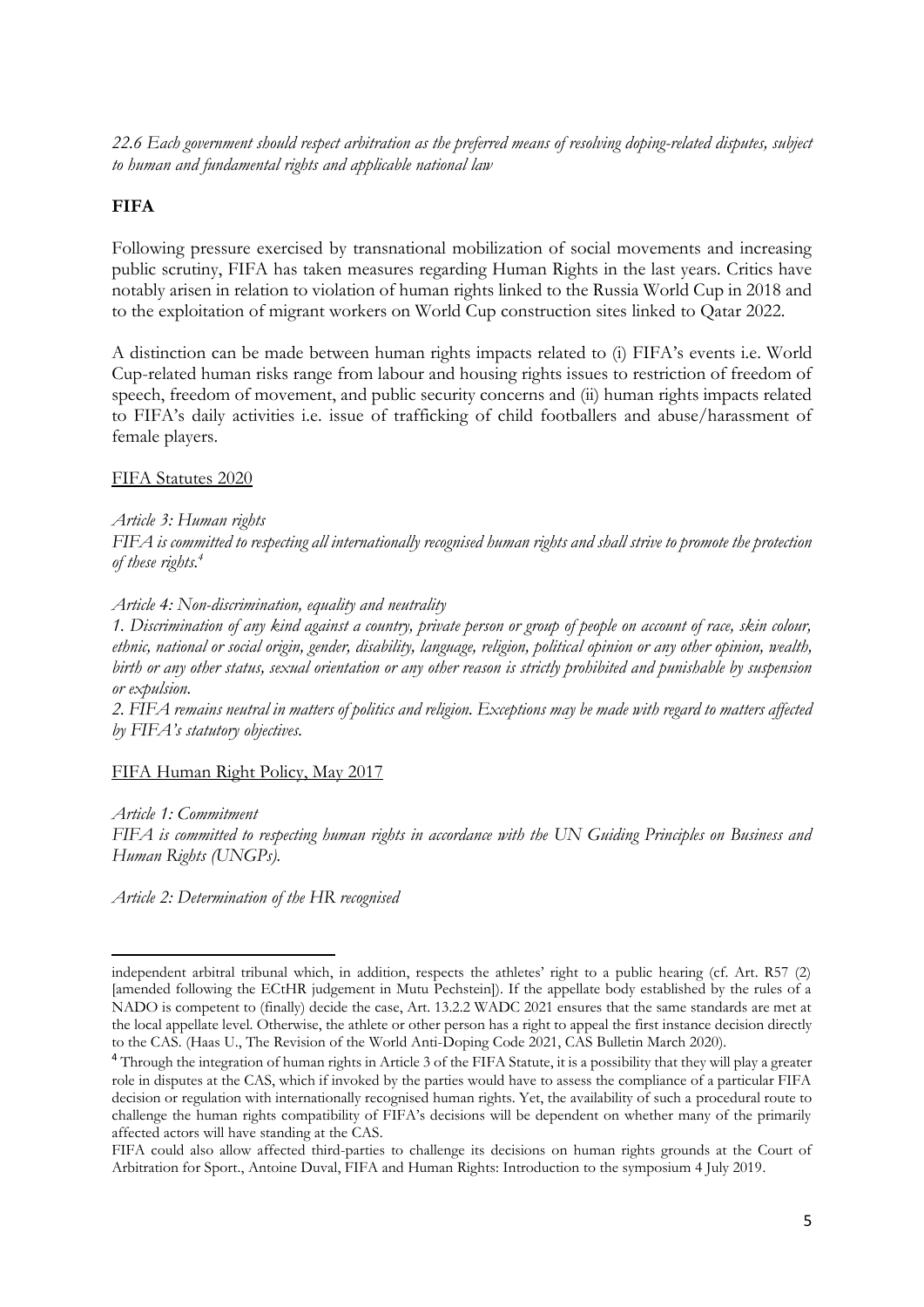*FIFA's commitment embraces all internationally recognised human rights, including those contained in the International Bill of Human Rights (consisting of the Universal Declaration of Human Rights, the International Covenant on Civil and Political Rights and the International Covenant on Economic, Social and Cultural Rights) and the International Labour Organization's Declaration on Fundamental Principles and Rights at Work. Where FIFA may have adverse impacts on the human rights of people belonging to specific groups or populations that require special attention, it will also consider other international standards and principles that elaborate on the rights of such individuals, including in particular those standards concerning indigenous peoples, women, national, ethnic, religious and linguistic minorities, children, disabled people, migrant workers and their families and human rights defenders. Moreover, where FIFA's operations extend to situations of armed conflict, it will also respect the standards of international humanitarian law.*

*Article 5: FIFA's salient human rights risks*

*Given the nature of its operations, FIFA's involvement with adverse human rights impacts is most likely to occur through its relationships with other entities. FIFA's salient human rights risks include, for example: labour rights, land acquisition and housing rights, discrimination, security and players' rights.*

## *Article 6: Engagement in an ongoing due diligence process*

*Guided by its human rights approach (see below), FIFA embeds its commitment throughout the organisation and*  engages in an ongoing due diligence process to identify, address, evaluate and communicate the risks of involvement *with adverse human rights impacts. FIFA is committed to providing for or cooperating in remediation where it has caused or contributed to adverse human rights impacts and will seek to promote or cooperate in access to remediation where it is otherwise linked to adverse impacts through its relationships with third parties, including by exploring all options available to it.*

FIFA Human Rights Advisory Board created in March 2017: publishes reports evaluating FIFA's human rights progress and making recommendations on how FIFA should address human rights issues linked to its activities.

Complaint [mechanism](https://www.fifa.com/governance/news/y=2018/m=5/news=fifa-launches-complaints-mechanism-for-human-rights-defenders-and-journalists.html) for human rights defenders introduced in May 2018, just before the start of the World Cup in Russia.

2024 and 2026 FIFA World Cup bidding and hosting requirements: sustainability and legacy considerations are regarded as important elements of the bid evaluation.

# **UEFA**

### 2024 EURO bidding requirements and staging agreement

*Sector 03 — Political, Social and Environmental Aspects*

*3 — Human rights* 

*The Bidders have the obligation to respect, protect and fulfil human rights and fundamental freedoms, with a duty to respect human, labour and child rights during the Bidding Procedure and, if appointed, until the end of the dismantling of UEFA EURO 2024.* 

*'Human rights' refers to the set of rights and freedom to which all human beings are considered to be entitled to, whatever their nationality, place of residence, sex, sexual orientation, national or ethnic origin, colour, religion, language, age, or any other status. These rights are all interrelated, interdependent and indivisible.*

Reference to the United Nations' Guiding Principles on Business and Human Rights.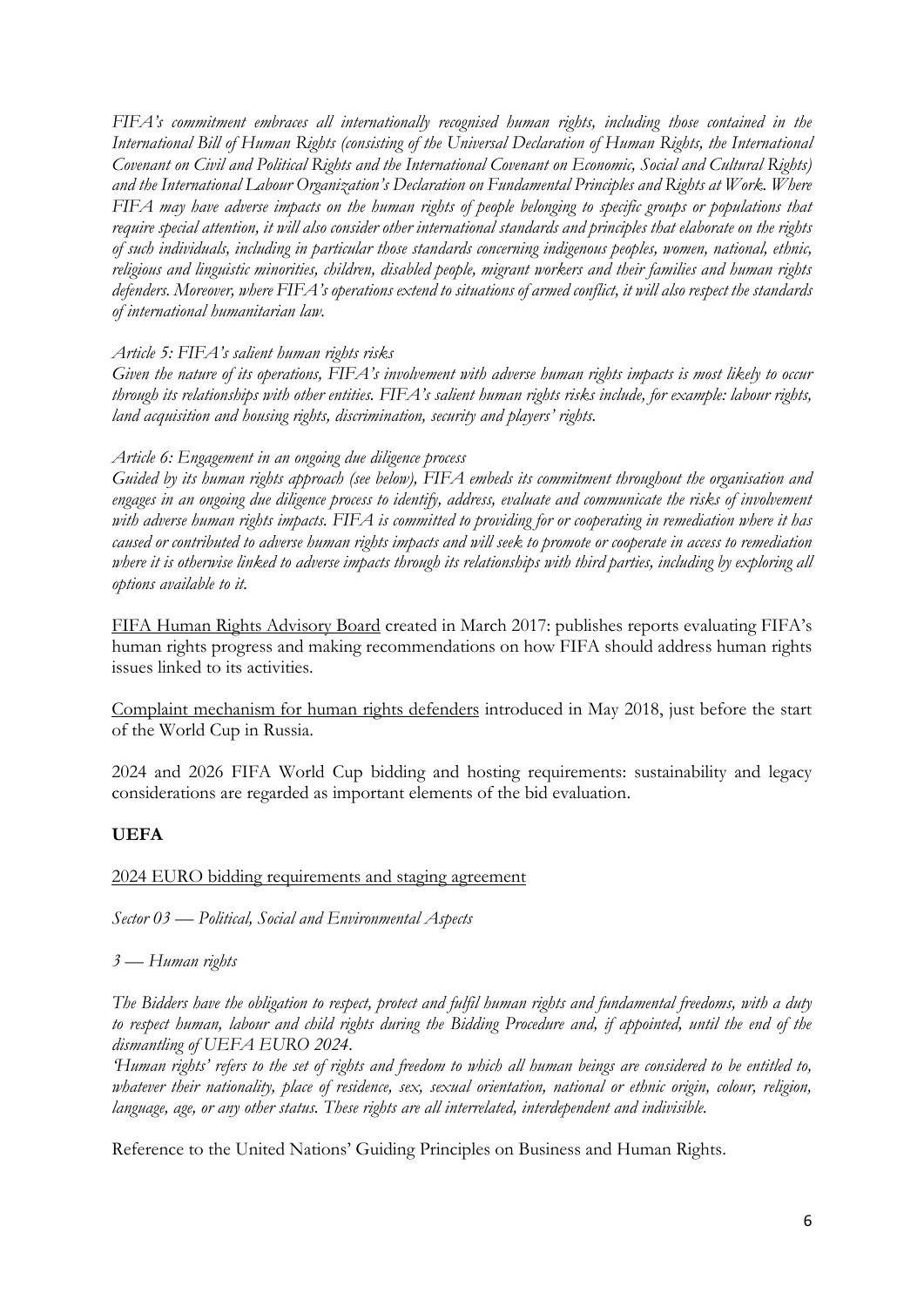Bidders' obligations with respect to HR<sup>5</sup>.

# **World Athletics**

*Constitution (effective 1 December 2021), Article 4.1 The purposes of World Athletics are to: j. preserve the right of every individual to participate in Athletics as a sport, without unlawful discrimination of any kind undertaken in the spirit of friendship, solidarity and fair play;* 

## **Commonwealth Games federation**

Integration of the UNGP across the CWGF's operations.

The Commonwealth Consensus Statement on Promoting Human Rights in and through Sport, 5 October 2017. In 2020, Commonwealth member countries have unanimously adopted the Consensus Statement to promote human rights and tackle discrimination at all levels of sport from community games to elite sporting events.

### Social Value Charter Birmingham Commonwealth 2022 Games

*The core values and principles of the Commonwealth Nations are set out in the Commonwealth Charter. Many of these are especially pertinent to Birmingham 2022 and have influenced our strategic focus for Birmingham 2022 including human rights, sustainable development and protecting the environment. We have a suite of policies which cover these areas of focus and which can be found at www.birmingham2022.com*

## **International Paralympic Committee**

IPC joined the Advisory Council of Center for Sport and Human Rights, 2018

Co-operation Agreement signed with the United Nations Commissioner for Human Rights to further the rights of persons with disabilities, 3 December 2020

# **Formula One Group**

**.** 

Statement of Commitment to Respect for Human Rights, April 2015

<sup>&</sup>lt;sup>5</sup> In order to respect at best human rights, the Bidders should aim at:

<sup>•</sup> culturally embedding human rights; 20/04/2017 Sector 03 — Political, Social and Environmental Aspects | Page 5 UEFA EURO 2024 Tournament Requirements

<sup>•</sup> proactively addressing human rights risks;

<sup>•</sup> engaging with relevant stakeholders and implementing means of reporting and accountability.

Reporting indicators could for instance be:

<sup>•</sup> Measures to prevent child labour in supply chains involved in UEFA EURO 2024 delivery or to prevent labour rights violations, in particular when building or renovating the Stadiums.

<sup>•</sup> Evidence of meaningful consultation of stakeholders and vulnerable groups affected by UEFA EURO 2024.

<sup>•</sup> A complaint mechanism and effective remedies for human rights infringements (including labour standards and corruption due diligence) in direct relation with the organisation of UEFA EURO 2024.

Compliance indicators could be:

<sup>•</sup> ethic code comprising basic values;

<sup>•</sup> comprehensive risk assessment with regard to corruption, fraud and any other criminal acts and unethical behaviour;

<sup>•</sup> compliance management system according to the risk assessment and in line with international standards, including: – code of conduct; – guidelines on gifts, invitations, conflict of interest; – secure reporting system (including mechanism to protect and secure the anonymity of whistleblowers and complainants who do not want to be publicly identified).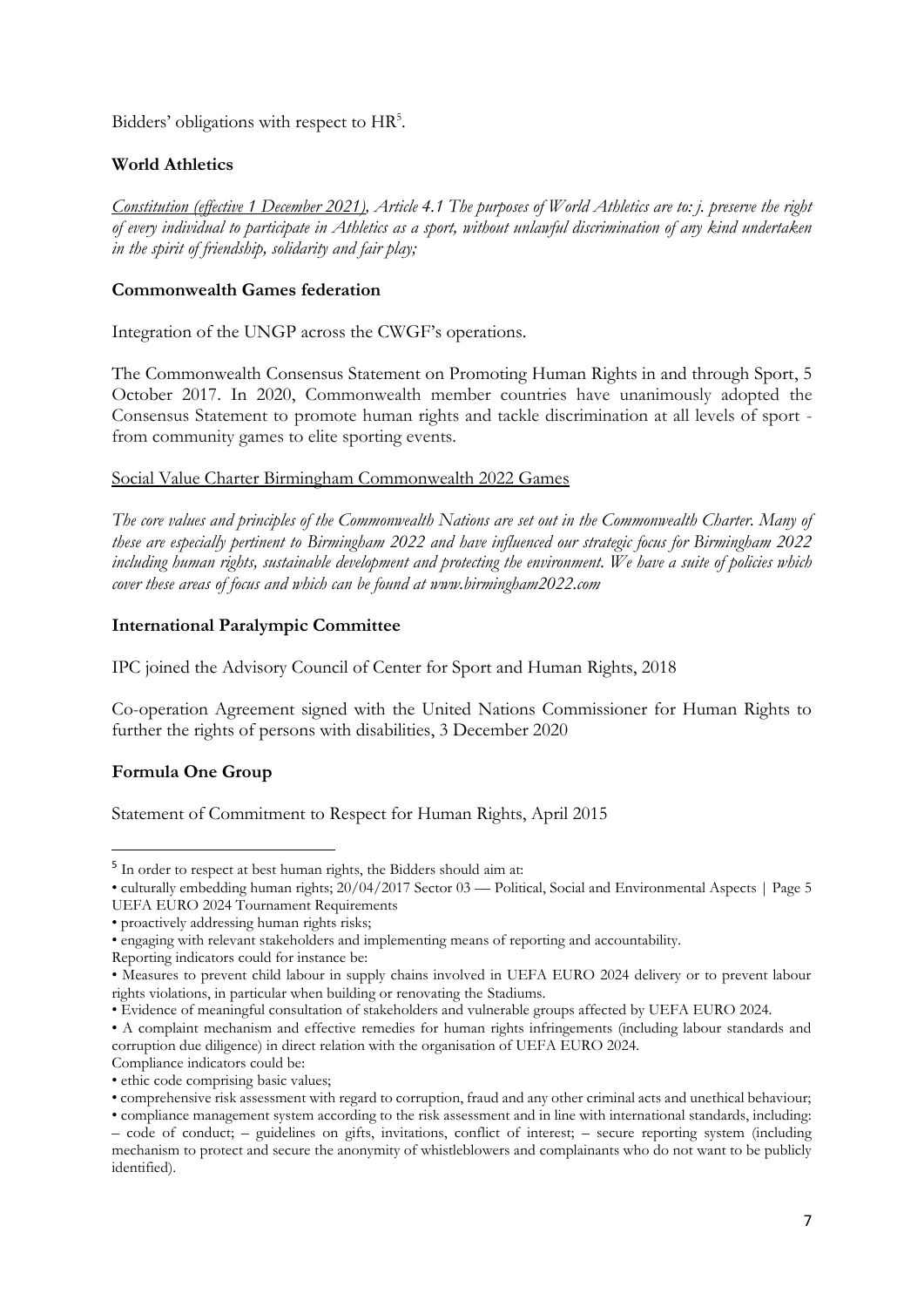1*. The Formula 1 companies are committed to respecting internationally recognised human rights in its operations globally.*

*2. Whilst respecting human rights in all of our activities, we focus our efforts in relation to those areas which are within our own direct influence. We do so by taking proportionate steps to:*

*(a) understand and monitor through our due diligence processes the potential human rights impacts of our activities;*

*(b) identify and assess, by conducting due diligence where appropriate, any actual or potential adverse human rights impacts with which we may be involved either through our own activities or as a result of our business relationships, including but not limited to our suppliers and promoters;*

*(c) consider practical responses to any issues raised as a result of our due diligence, within the relevant context; (d) engage in meaningful consultation with relevant stakeholders in relation to any issues raised as a result of our due diligence, where appropriate; and*

*(e) respect the human rights of our employees, in particular the prohibitions against forced and child labour, the freedom to associate and organise, the right to engage in collective bargaining, and the elimination of discrimination in employment and occupation.*

*3. Where domestic laws and regulations conflict with internationally recognised human rights, the Formula 1 companies will seek ways to honour them to the fullest extent which does not place them in violation of domestic law.*

#### **United Nations Guiding Principles on Business and Human Rights**

Applicable to Sporting Governing Bodies (SGBs) and all sporting organizations within the world of professional sport, including leagues, clubs, national associations, academies, dispute resolution services, regulatory and enforcement agencies. UNGPs include the human rights of the players within their purview.

#### **United Nations' Sport for Climate Action**

Nearly 300 sport federations and members of the wider sport ecosystem have signed up to the UN's Sport for Climate Action initiative and have committed to reducing their climate impact, as well as advocating for responsible responses. Athlete activists are also highlighting the need for leadership on climate issues. Sport leaders have an opportunity to take targeted steps to scale up their own human right's due diligence in ways that account for actual and potential adverse impacts on people connected to climate change.

#### **The Universal Declarations of Players Rights (UDPR)**, 14 December 2017

**The World Player Rights Policy (WPRP)** published by the World Players Association (WPA), July 2017, policy document that anticipated and complements the UDPR.

**Institute for Human Rights and Business**, 11 White Papers published on Mega-Sporting Events Platform and Human Rights on 31 January 2017 presenting an analysis of the current state of the art on various aspects of human rights in sport.

#### **II. SELECTED CAS CASES RELATED TO HUMAN RIGHTS ISSUES**

#### **1. Procedural rights and European Convention on Human Rights (ECHR)**

#### *Article 6 §1 ECHR Right to a fair trial*

**1. In the determination of his civil rights and obligations or of any criminal charge against him, everyone is entitled to a fair and public hearing within a reasonable time by an independent and impartial tribunal established by law. Judgment shall be pronounced**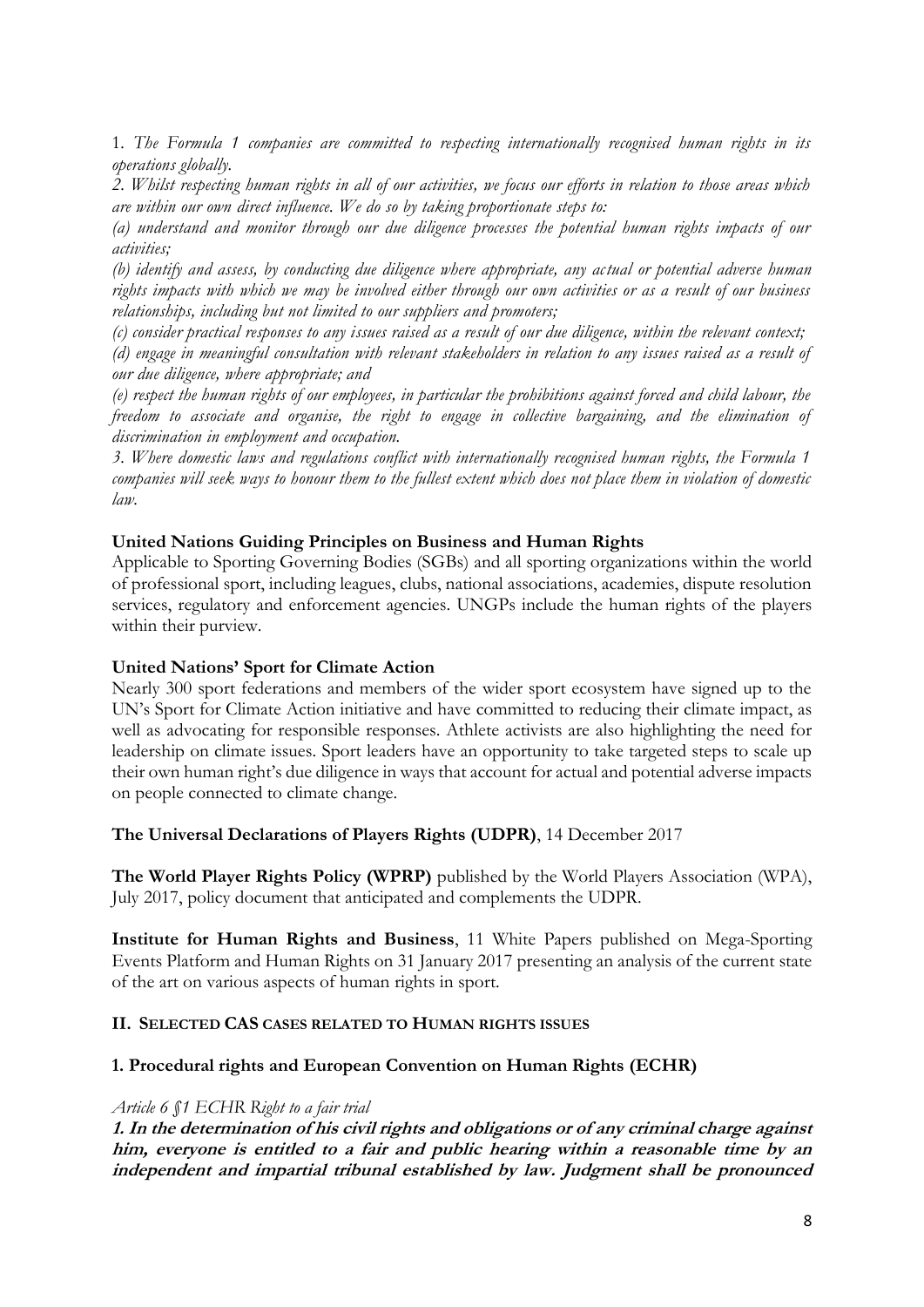**publicly but the press and public may be excluded from all or part of the trial in the interests of morals, public order or national security in a democratic society, where the interests of juveniles or the protection of the private life of the parties so require, or to the extent strictly necessary in the opinion of the court in special circumstances where publicity would prejudice the interests of justice.** 

*2. Everyone charged with a criminal offence shall be presumed innocent until proved guilty according to law.* 

*3. Everyone charged with a criminal offence has the following minimum rights:* 

*(a) to be informed promptly, in a language which he understands and in detail, of the nature and cause of the accusation against him;* 

*(b) to have adequate time and facilities for the preparation of his defence;* 

*(c) to defend himself in person or through legal assistance of his own choosing or, if he has not sufficient means to pay for legal assistance, to be given it free when the interests of justice so require;* 

*(d) to examine or have examined witnesses against him and to obtain the attendance and examination of witnesses on his behalf under the same conditions as witnesses against him;* 

*(e) to have the free assistance of an interpreter if he cannot understand or speak the language used in court.*

#### *Article 8 Right to respect for private and family life*

## **1. Everyone has the right to respect for his private and family life, his home and his correspondence.**

*2. There shall be no interference by a public authority with the exercise of this right except such as is in accordance with the law and is necessary in a democratic society in the interests of national security, public safety or the economic well-being of the country, for the prevention of disorder or crime, for the protection of health or morals, or for the protection of the rights and freedoms of others.*

1.1 Indirect application of Article 6(1) ECHR

### *Principle*

### CAS 2020/O/6689 WADA v. RUSADA para. 810

The ECHR does not apply directly to CAS or WADA, but regard should be had to the ECHR as certain fundamental tenets of it may be considered within the context of any review by the Swiss Federal Tribunal. See also CAS 2011/A/2384 & 2386 UCI v. Alberto Contador Velasco & RFEC; CAS 2011/A/2433 Amadou Diakite c. FIFA, paras 23, 24; CAS 2011/A/2426 Amos Adamu v. FIFA, paras 65 – 68; 2011/A/2425 Hongalu Fusimalohi v.FIFA paras 22 – 24.

### *Right to a fair trial enshrined in Article 6(1) ECHR*

CAS 2012/A/2747 WADA v. Judo Bond Nederland (JBN), para. 5; CAS 2011/A/2384 & 2386 UCI v. Alberto Contador Velasco & RFEC; CAS 2011/A/2433 Amadou Diakite c. FIFA para.17: Under Art. 6§1 of the European Convention on Human Rights (ECHR) everyone is entitled to a fair and public hearing within a reasonable time by an independent and impartial tribunal established by law in determination of his civil rights and obligations. An exclusion of any external review (be it by a state court or an arbitral tribunal) of disciplinary decisions taken by the judicial organs of an association would be in contradiction with this fundamental right, since internal bodies of federations do not meet these requirements. According to the principle of good faith ("Vertrauensprinzip") the rules and regulation of a federation should be interpreted in a way that are consistent with the mandatory provisions and principles. An (*ex ante*) exclusion of any external review of disciplinary measures in the rules and regulations of an association would be null and void from a Swiss law perspective.

*The hearing of "anonymous" witnesses is not per se prohibited as running against the fundamental right to a fair trial*

CAS 2019/A/6388 Karim Keramuddin v. FIFA paras. 124 – 137: as a matter of principle, the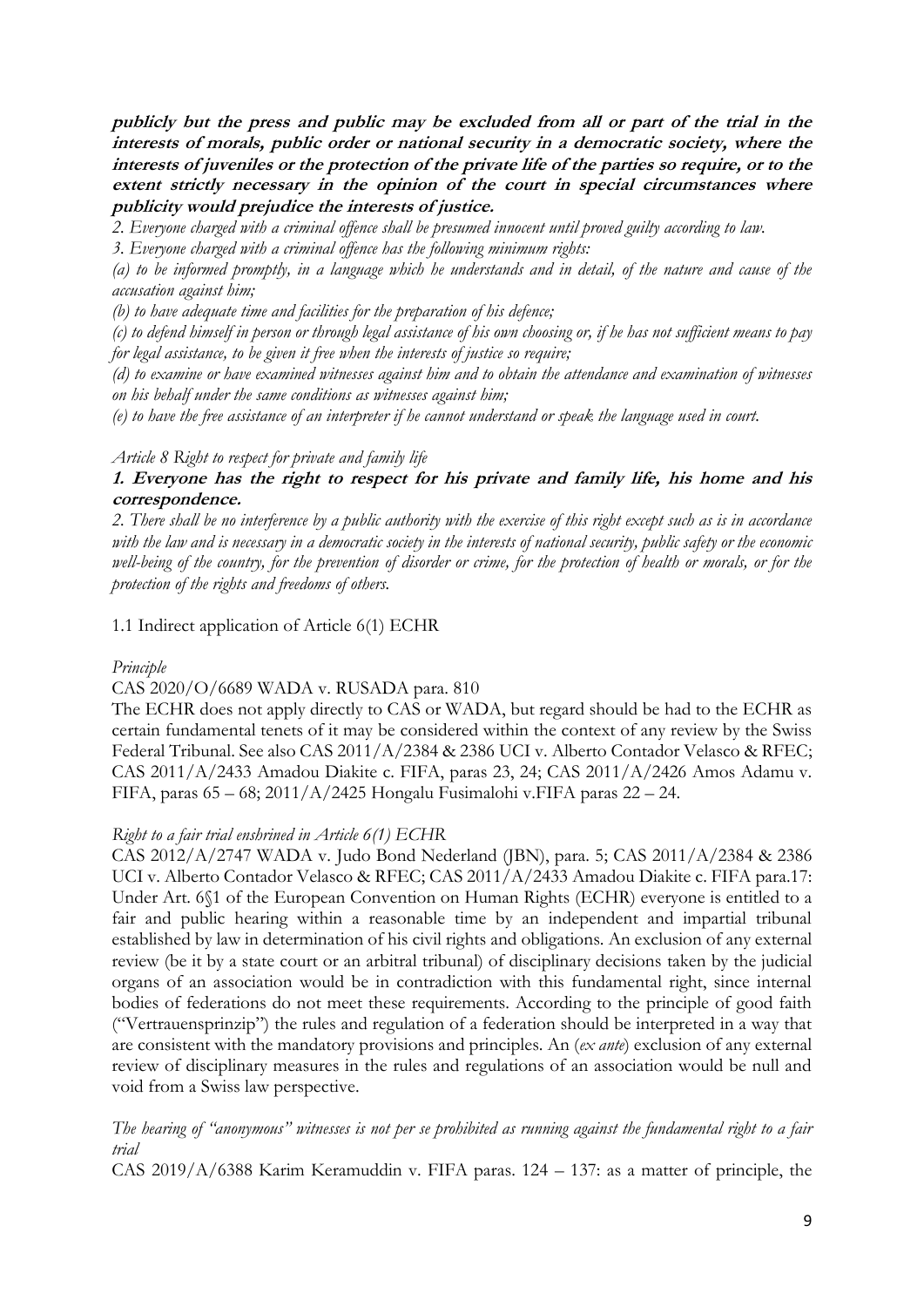hearing of "anonymous" witnesses is not *per se* prohibited as running against the fundamental right to a fair trial, as recognized by the ECHR (Article 6) (and the Swiss Constitution (art. 29(2)). The European Court of Human Rights (the "ECtHR"), in fact, allowed the use of "protected" or "anonymous" witnesses even in criminal cases (covered also by the far-reaching guarantees set by Article 6(3) of the ECHR), if procedural safeguards are adopted. In the same way, the Swiss Federal Tribunal (SFT), in a decision dated 2 November 2006 (6S.59/2006, ATF 133 I 33, at § 4), confirmed that anonymous witness statements do not breach the right to a fair trial when such statements support the other evidence provided to the court. The CAS has also recognized that, when evidence is offered by means of anonymous witness statements, the right to be heard which is guaranteed by Article 6 of the ECHR and Article 29(2) of the Swiss Constitution is affected, but that a panel may still admit anonymous witnesses without violating such right to be heard if the circumstances so warrant and provided that certain strict conditions are met (CAS 2009/A/1920 FK Pobeda et al. v. UEFA; CAS 2011/A/2384 & CAS 2011/A/2386 UCI v. Alberto Contador Velasco & RFEC paras. 21-23 & 26-32).

### *The principle of fairness of the procedure enshrined in Article 6(1) ECHR prevents the applicability of longer statute of limitation*

CAS 2015/A/4304 Tatyana Andrianova v. ARAF, pars. 46 – 50, the CAS recognized that fair proceeding excludes the retroactive application of a longer statute of limitation. It does not necessarily follow from the qualification of the statute of limitation as a "procedural rule" that there are no limits to a retroactive application of such rule. Instead, it follows from Art. 6(1) ECHR that the procedure must be "fair". CAS panels have repeatedly found that arbitral tribunals are indirectly bound by the ECHR. Applying retroactively a longer statute of limitation to a case that was already time-barred at the time of the entry into force of the new provision is incompatible with a "fair proceeding". All the interests protected by a statute of limitation, in particular the legitimate procedural interests of the "debtor"/"defendant" would be violated if an association could retroactively allow for the persecution of a disciplinary offense already time-barred. Such open-ended approach to disciplinary cases poses a serious threat to the principle of legal certainty that constitutes a violation of Art. 6(1) ECHR.

#### *Right to a public hearing enshrined in Article 6(1) ECHR*

According to Article R57 of the CAS Code, a physical person who is party to the proceedings can request a public hearing if the matter is of a disciplinary nature. Article 6 § 1 of the ECHR specifies in the relevant part that [*"I]n the determination of his civil rights and obligations or of any criminal charge*  against him, everyone is entitled to a fair and public hearing [...]". In all events, if the matter dealt with by the CAS is not of a disciplinary nature, this type of legal question does not require a public hearing under Article 6 § 1 of the ECHR. Yet, Art. 6 §1 of the ECHR allows derogations from the principle of the right to a public hearing, in case, *inter alia*, the guarantee of public order so requires, for example if by sending emails to the tribunal, the fans of the football clubs parties to the proceedings are affecting the serenity of the procedure and it can be expected that they will be demonstrating at the hearing. Moreover, procedures which regard exclusively points of law or highly technical questions can satisfy the requirements of Art. 6  $$1$  ECHR even in the absence of a public hearing. A hearing where only complex procedural matters such as the jurisdiction of CAS, the admissibility of the appeal and the standing to sue of the appellant are discussed therefore meets the requirements of Art. 6 §1 ECHR even if it is not public, CAS 2018/A/5746 Trabzonspor v. TFF, Fenerbahçe Futbol A.S., Fenerbahçe Spor Kulübü & FIFA, para. 101.

#### *Privilege against self-incrimination*

CAS 2017/A/5003 Jérôme Valcke v. FIFA para. 260ff.: The privilege against self-incrimination has been recognized as an implied right under Article 6 of the European Convention on Human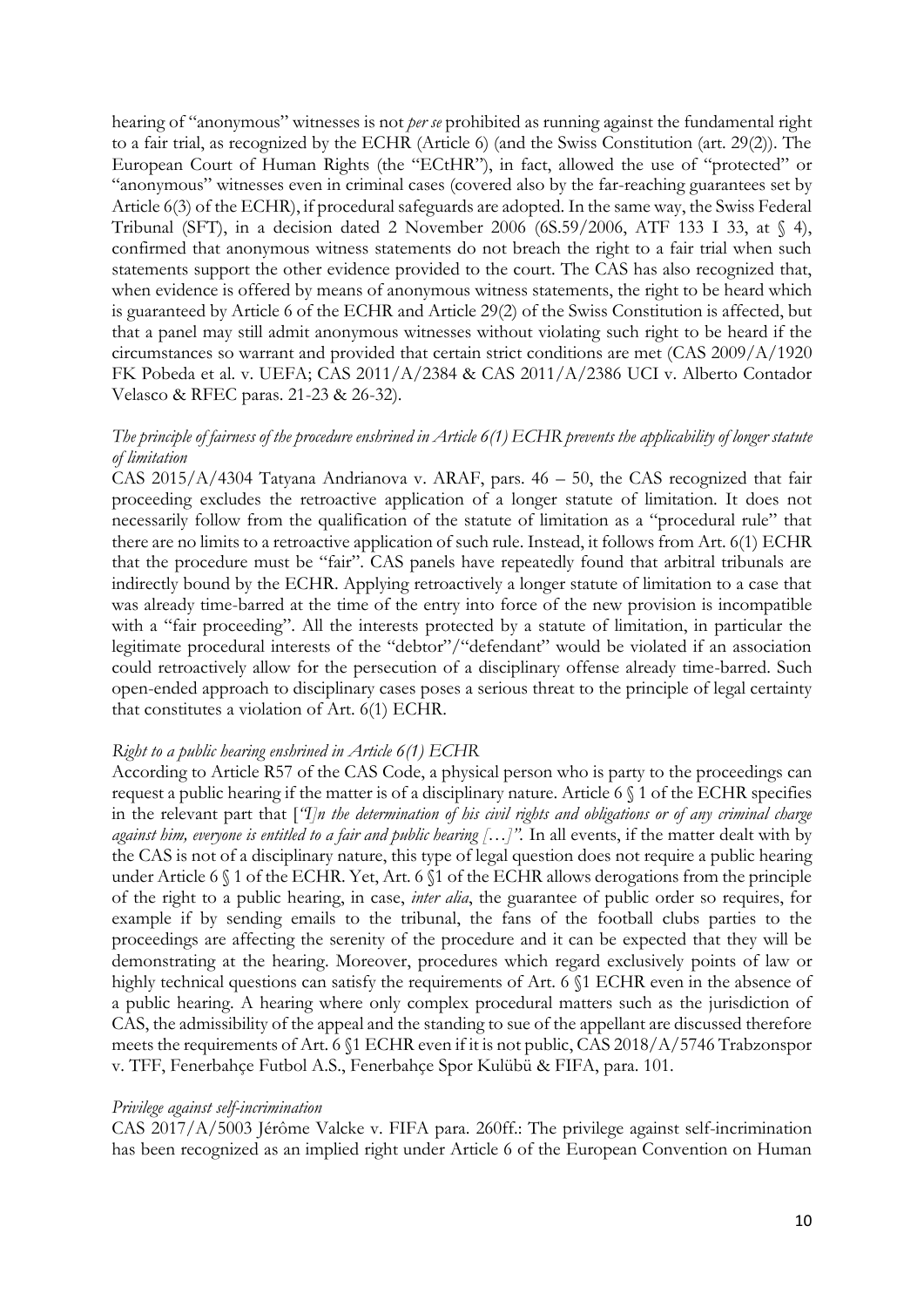Rights. The privilege against self-incrimination is the result of a balance of interest and, thus, must be assessed in light of the respective procedural and factual framework.

#### *Application of Article 6(1) ECHR to the failure to collaborate*

CAS 2018/A/5769 Worawi Makudi v. FIFA paras 135 & 136: Article 6(1) of the European Convention on Human Rights (ECHR) which includes the privilege against self-incrimination is not applicable to a sanction for failure to collaborate if the person is not sanctioned for having failed to provide a decision to an investigatory body, but merely for having failed to timely provide such document.

#### *CAS compliant with art. 6 (1) ECHR due to its full power to review*

CAS 2011/A/2362 Mohammad Asif v. International Cricket Council (ICC), Para. 41: CAS is compliant with art. 6 ECHR due to its full power to review the facts and the law. Article R57 of the CAS Code confers upon CAS panels full power to review the facts and the law. Furthermore, according to the jurisprudence of the ECtHR, where a party has access to a court with full judicial review jurisdiction (including on the merits), the administrative decision of a competition authority is not in breach of Article 6 of the European Convention on Human Rights. See also CAS 2019/A/6388 Karim Keramuddin v. FIFA paras 155, 156; CAS 2007/A/1396 & 1402 WADA and UCI v. Alejandro Valverde & RFEC, para 43*<sup>6</sup> - 7 ;*

### *Appointment of the President of the Panel from a list of arbitrators specifically designated by CAS not contrary to Article 6(1) ECHR*

CAS 2020/O/6689 WADA v. RUSADA para. 517*:* Article 10.4.1 of the International Standard for Code Compliance by Signatories (ISCCS) provides that for CAS cases arising under Article 23.5 of the 2018 World Anti-Doping Code (WADC) which provides for monitoring and enforcing compliance with the WADC, the President of the Panel is nominated by the two party-nominated arbitrators from the list of arbitrators specifically designated by CAS for such cases. The fact that the CAS is not publishing or disclosing the basis upon which such list of arbitrators is compiled does not cause the "mechanism" of this list to run afoul of the safeguards in Article 6(1) of the European Convention on Human Rights (ECHR) and Article 30(1) of the Swiss Constitution. Article 10.4.1 of the ISCCS vests the CAS with the discretion to compile the list of arbitrators and there is no obligation on the CAS to disclose the basis upon which this list is compiled. CAS's exercise of its discretion and the fact that it does not disclose the reasoning behind that exercise of discretion does not infect each potential arbitrator in the list with actual or apprehended bias.

#### *Requirement to compete as neutral athlete not contrary to human rights*

**.** 

CAS 2020/O/6689 WADA v. RUSADA para. 810: The requirement to compete as neutral athletes, in the manner determined by the Panel which permits use of national colours and the name Russia on a limited basis, does not violate the human dignity or any other right of Russian athletes. The neutrality requirements set by the Panel do not exceed the high threshold required to constitute such an infringement.

<sup>&</sup>lt;sup>6</sup> This CAS jurisprudence [de novo jurisprudence] is actually in line with European Court of Human Rights decisions, which in para. 41 of the Wickramsinghe Case concluded that "even where an adjudicatory body determining disputes over civil rights and obligations does not comply with Article 6 (1) [ECHR] in some respect, no violation of the Convention will be found if the proceedings before that body are subject to subsequent control by a judicial body that has full jurisdiction and does provide the guarantees of Article 6 (1)" (emphasis added).

See also CAS 2009/A/1957 Fédération Française de Natation (FFN) v. Ligue Européenne de Natation (LEN), paras 14, 18 – 25

<sup>&</sup>lt;sup>7</sup> "In proceedings relating to arbitration, the state courts are under a duty to guarantee that the inalienable values of the ECHR that form part of public policy ('ordre public') are observed. From this it follows that the arbitral tribunals like the CAS are at least indirectly bound by this system of values under ECHR" (HAAS, U., Role and Application of Art 6 of the European Convention on Human Rights (ECHR) in CAS procedures, CAS Seminar, Montreux, 2011).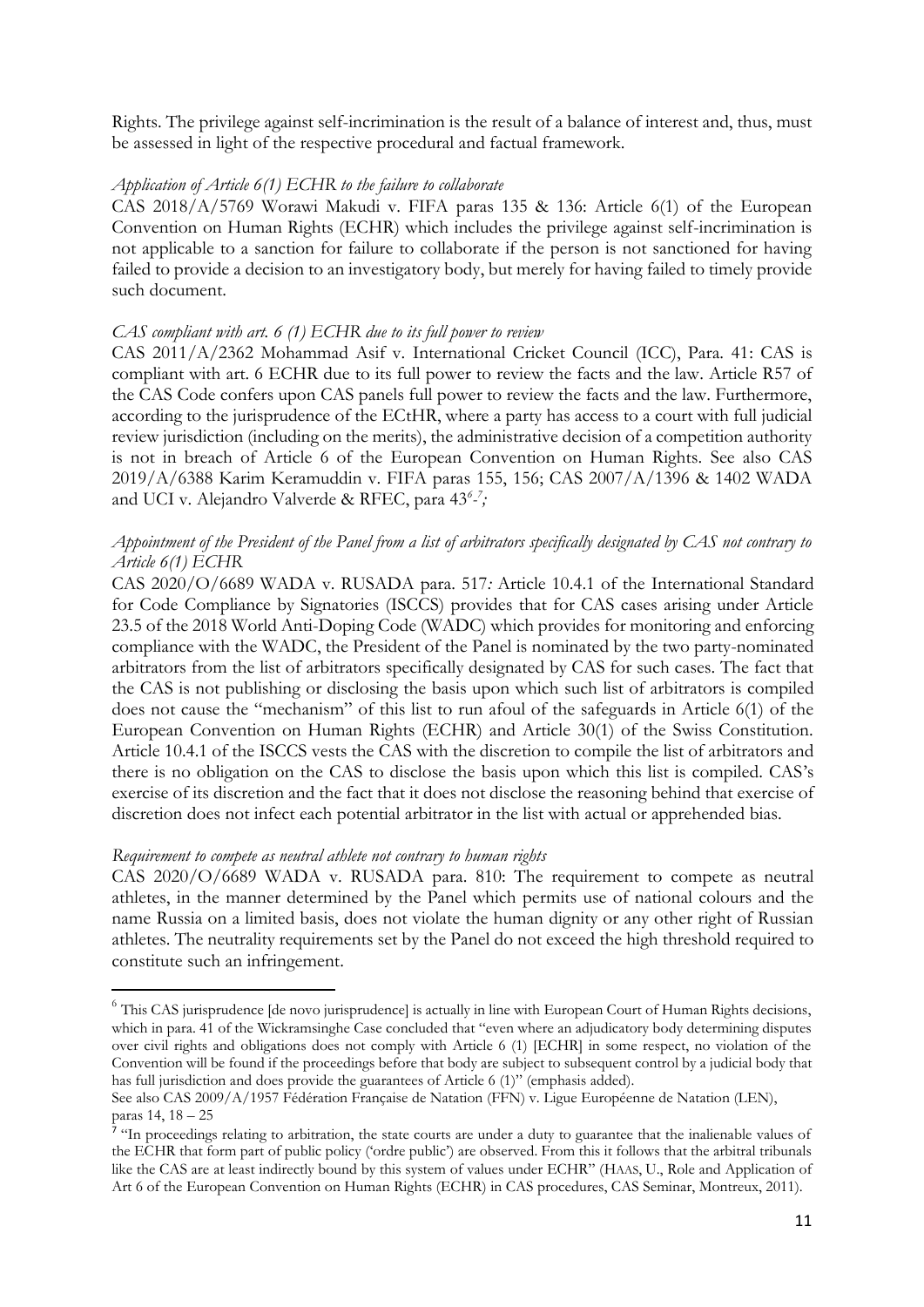## *No specific prohibition on collective punishment in the ECHR*

CAS 2020/O/6689 WADA v. RUSADA para. 811: With respect to the question of collective punishment, this is primarily a principle of international humanitarian law or criminal law, and there is no specific prohibition on collective punishment in the ECHR. The Panel does not accept that *Sõro v. Estonia*, no. 22588/08, ECtHR 2015 (which was relied upon by RUSADA) is authority that prohibition of collective punishment exists through other rights in the ECHR, such as the right to private and family life in Article 8.

## 1.2 No application of Article 6 para.2 & 3 ECHR

## *Inapplicability, even indirectly in disciplinary cases, of Articles (2) (presumption of innocence) and (3) d) ECHR (examination of witnesses for everyone charged with a criminal offence)*

CAS 2013/A/3139 Fenerbahçe SK v. UEFA, para. 90: Sports sanctions do not come under criminal law within the meaning of the Convention: *"Insofar as the Club relies on Article 6(2) of the ECHR in order to argue that UEFA violated the nulla poena sine lege principle, this argument must fail as Article 6(2) is only applicable to criminal proceedings and the present proceedings are not of a criminal nature"*. CAS 2011/A/2463 Aris FC v. Javier Edgardo Campora & Hellenic Football Federation (HFF), Paras 12 – 16: *"In application of Article R44.3 of the CAS Code, a CAS panel has the power to order the* 

*examination of witnesses if deemed necessary. In this respect, the mere fact for a panel to refuse, for valid reasons, to use its investigatory powers to hear a witness does not violate the principle of equality of arms provided for in the European Convention for Human Rights (ECHR). As a general rule, only shortcomings in legal representation which are imputable to the State authorities can give rise to a violation of Article 6(3)(c) ECHR"*.

## *Article 6(3) ECHR only applies to criminal proceedings*

CAS 2010/A/2311 & 2312 Stichting Anti-Doping Autoriteit Nederland (NADO) & the Koninklijke Nederlandsche Schaatsenrijders Bond (KNSB) v. W, para. 33: *"Art. 6.3 ECHR applies to criminal proceedings only. According to Swiss Law, sport-related disciplinary proceedings conducted by a sport federation against an athlete are qualified as civil law disputes and not as criminal law proceedings. This finding is also in line with constant CAS jurisprudence".* 

### 1.3 No direct application of Article 8 ECHR

### *No direct application of international human rights treaties, in particular art.8 ECHR regarding the right to private life*

TAS 2011/A/2433 Amadou Diakite c. FIFA, para. 57 and TAS 2012/A/2862 FC Girondins de Bordeaux c. FIFA, para. 105: *"Par principe, les droits fondamentaux et les garanties de procédure accordées par les traités internationaux de protection des droits de l'homme ne sont pas censés s'appliquer directement dans les rapports privés entre particuliers"*. For example, refusal of the applicability of Article 1 of the Additional Protocol to the ECHR on respect for property or Article 8 ECHR on the right to privacy, see 2862 FC Girondins de Bordeaux c. FIFA, para 107*.* See also CAS 2009/A/1957 Fédération Française de Natation (FFN) v. Ligue Européenne de Natation (LEN), paras 14, 18 – 25; (ATF 127 III 429; see Gabrielle Kaufmann- Kohler, Giorgio Malinverni, Legal opinion on the conformity of certain provisions of the draft World Anti-Doping Code with commonly accepted principles of international law,  $2003$ ,  $N^{\circ}62$  et seq., p. 22).

# **2. Substantive rights**

2.1 Indirect application of certain fundamental rights of a state nature under the concept of public policy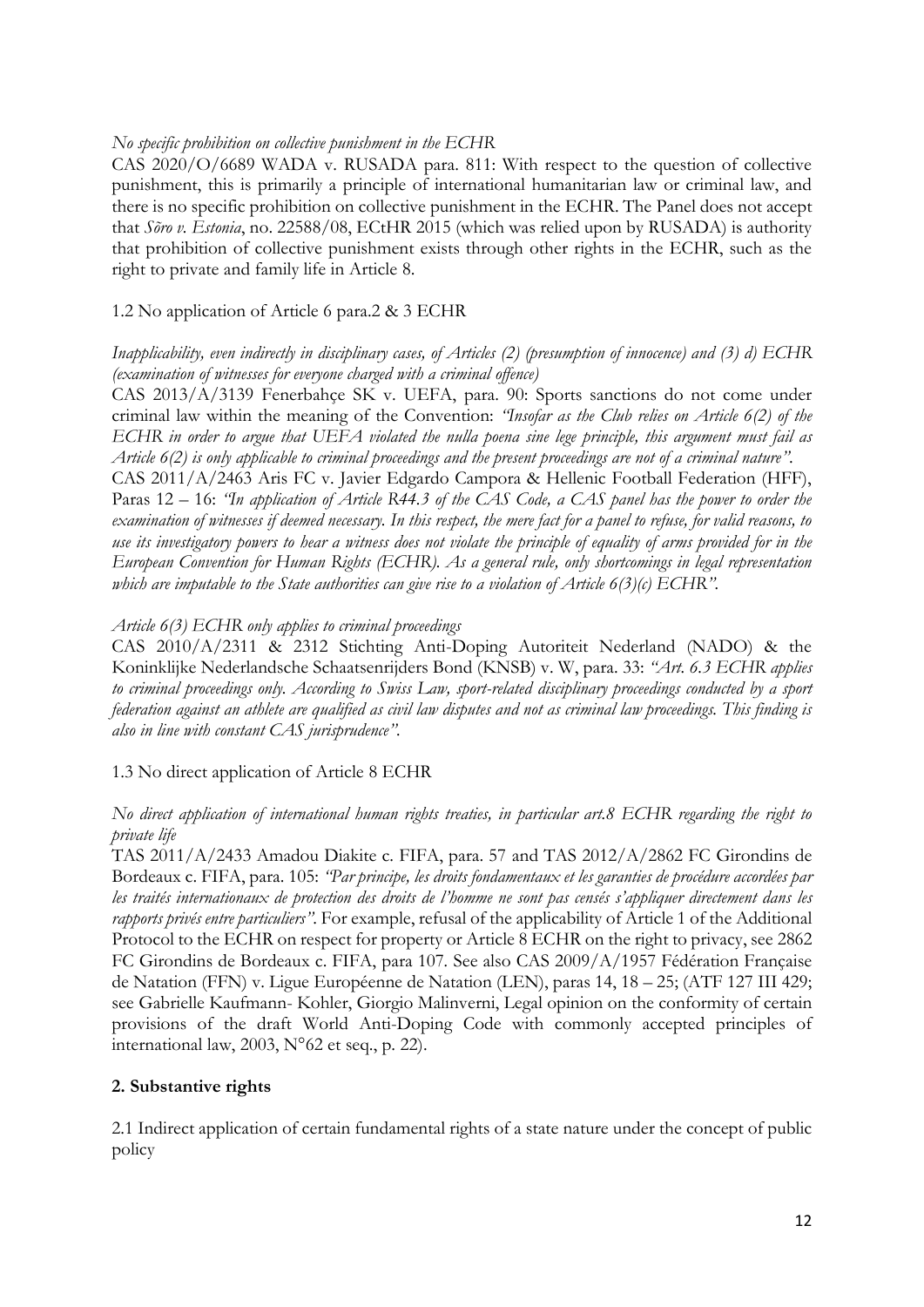- Recourse to Swiss law to fill the gaps of the applicable regulation regarding the protection of human right

CAS 2019/A/6345 Club Raja Casablanca v. FIFA, para. 35: *"To the extent that there are gaps in these statutes* [FIFA Statutes]*, the Sole Arbitrator will have recourse to Swiss law (which, anyway reflects a standard of protection of human rights at least equivalent to that embedded in the European Convention on Human Rights) in order to fill the observed gaps"*. See also CAS 2016/O/4464 IAAF v. ARAF & Ekaterina Sharmina, para. 185; CAS 2016/O/4469 IAAF v. ARAF & Tatyana Chernova para. 170.

### - Due process and personality rights

They inhere in Swiss law, either directly through codified law, or derived indirectly from principles of good faith and the prohibition on abuse of rights (Swiss Civil Code, Art. 2). These provide a minimum standard of process with which the IF's regulations must comply. CAS 2017/A/4998 Julia Ivanova v. FIS, para. 154.

- Application of Articles 27 and 28 of the Swiss Civil Code relating to the protection of personality, including

• Personality rights as such

CAS 2011/A/2433 Amadou Diakite c. FIFA para. 8*: "la FIFA ne peut pas se borner à respecter sa seule réglementation. En effet, s'il est vrai que le législateur suisse a souhaité laisser une large autonomie aux associations quant à leur fonctionnement et à leur organisation, aucune disposition réglementaire ne doit porter atteinte aux droits de la personnalité de ses membres"*.

CAS 2011/A/2426 para. 96: *"The guarantee of article 28 CC extends to all of the essential values of an individual that are inherent to him by his mere existence and may be subject to attack (ATF 134 III 193, at consid. 4.5, p. 200). According to article 28 para. 2 CC, an attack on personality is unlawful, unless it is justified by (i) the victim's consent, (ii) an overriding private or public interest, or (iii) the law".*

Right to privacy

CAS 2011/A/2426 Amos Adamu v. FIFA, para. 97: *"The Panel harbours no doubt that, in general terms, the right to privacy lies within the personality rights protected by article 28 CC".*

# • The freedom to exercise a sporting activity of one's choice

*"La liberté d'exercer une activité sportive de son choix, entre partenaires de même valeur et contre des adversaires équivalents, fait – selon la jurisprudence – partie des droits de la personnalité protégés par l'article 28 CC" TAS 2012/A/2720 FC Italia Nyon & D. c. LA de l'ASF & ASF & FC Crans para. 10.23.* See also CAS 2018/A/6029 Akhisar Belediye Gençlik ve Spor Kulübü Derneği v. Marvin Renato Emnes, para 106: *"For athletes, personality rights encompass in particular the development and fulfilment of personality through sporting activity, professional freedom and economic freedom"*.

- Preventing a professional player from rendering his services according to the terms of the employment contract may result in an infringement of his personality rights, CAS 2020/A/7175 para. 80.
- Preventing a professional player from rendering his services according to the terms of the employment contract may justify the termination of contract with just cause, CAS 2020/A/7175 Al-Arabi Sporting Club v. Juan Ignacio Martínez, para. 84;
- The right to fulfilment through sporting activity *"In the event of an infringement of the right of an individual's economic liberty or his right to personal fulfilment through sporting activities, the conditions set at Article 28 al. 2 of the Swiss Civil Code are applicable. Such*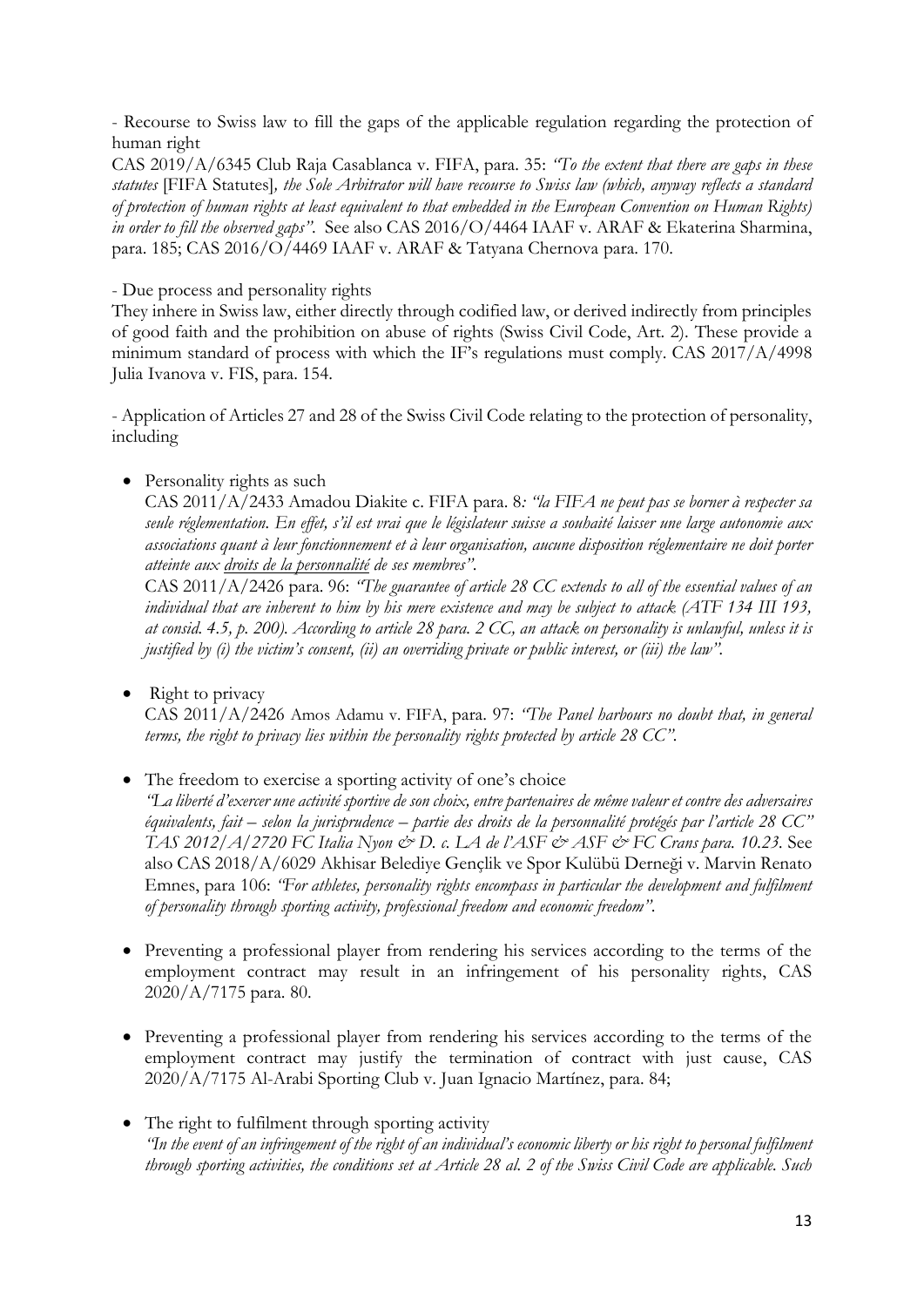*infringement must be based either on the person's consent, by a private or public interest or the law"* CAS 2006/A/1025 Mariano Puerta v. ITF, para. 85*.*

*"En ce qui concerne le sport amateur, la doctrine relève que le droit à l'épanouissement par l'activité sportive, que ce soit professionnellement ou non, fait partie des droits de la personnalité du sportif. Ce droit comprend notamment le droit de participer à des compétitions réunissant des sportifs du même niveau que lui"* TAS 2012/A/2720 FC Italia Nyon & D. c. LA de l'ASF & ASF & FC Crans para. 10.24.

• Professional freedom and economic freedom

According to Articles 28 *et seq.* of the Swiss Civil Code, any infringement of personality rights caused by another is presumed to be illegal and subject to penalties unless there is a justified reason that overturns this presumption. It is generally accepted in jurisprudence (ATF 120 II 369; ATF 102 II 211; ATF 137 III 303; Judgment of the Swiss Federal Tribunal 4A\_558/2011, dated March 27, 2012) that personality rights apply to the world of sport. For athletes, personality rights encompass in particular the development and fulfilment of personality through sporting activity, professional freedom and economic freedom. An athlete who is not actively participating in competitions depreciates on the market and reduces his future career opportunities. Athletes have therefore a right to actively practice their profession. To the extent that Articles 28 *et seq.* of the Swiss Civil Code protect parties from negative actions and require offending parties to refrain therefrom, but do not grant rights to positive actions, such right to actively practice one's profession is resolved notably by labour law, CAS 2017/A/5092 Club Hajer FC Al-Hasa v. Arsid Kruja para. 128. See also ATF 120 II 369; ATF 102 II 211; ATF 137 III 303; 4A\_558/2011; CAS 2013/A/3091, 3092 & 3093 FC Nantes/I. Bangoura/Al Nasr SC/FIFA.

Requirement to balance the athlete's personality rights against those of associational autonomy

An athlete who joins an association and thereby submits to that association's rules as a condition of participation may be deemed to have consented to those rules. Therefore, though a suspension infringes an athlete's personality rights, it is permissible if it is proportionate, i.e., not "excessive". A determination of excessiveness depends on a balance of interests including *inter alia* the federation's appreciable interest in guaranteeing for all athletes a *"fundamental right to participate in doping-free sport".* Moreover, the fight against doping weighs even more heavily where the challenged measure is provisional and the infringement temporary. CAS 2017/A/4998 CAS 2017/A/4998 Julia Ivanova v. FIS*,* para 162.

Yet, the sanctions imposed on the Appellant do not violate the applicable international standards of human rights and, in particular, they do not affect *"in a drastic manner"* on the Appellant's fundamental right to freely exercise a profession - economic freedom. A 2-year ban from any football-related activity does not violate the concerned individual's right to exercise a profession or enjoy its economic freedom. On the contrary, the respective sanction simply limits its capability of performing any football activity, during a temporary and limited period of 2 years. The concerned individual will keep enjoying its economic freedom and would be allowed to exercise any profession or economic activity, provided that it is not related with football. CAS 2017/A/4947 para. 111.

• In terms of substantive public policy, strict application of the principle of proportionality of sanctions and personality rights:

Only a manifest and serious violation, out of proportion to the conduct sanctioned or going beyond a "mere" disregard of Articles 27 and 28 of the Swiss Civil Code could lead to the annulment of a CAS award before the SFT. Thus, an award has been annulled for having confirmed a disciplinary sanction which infringed a player's economic freedom and which had the effect of handing him over to the *"arbitrariness of his former employer"* , CAS 2010/A/2261 &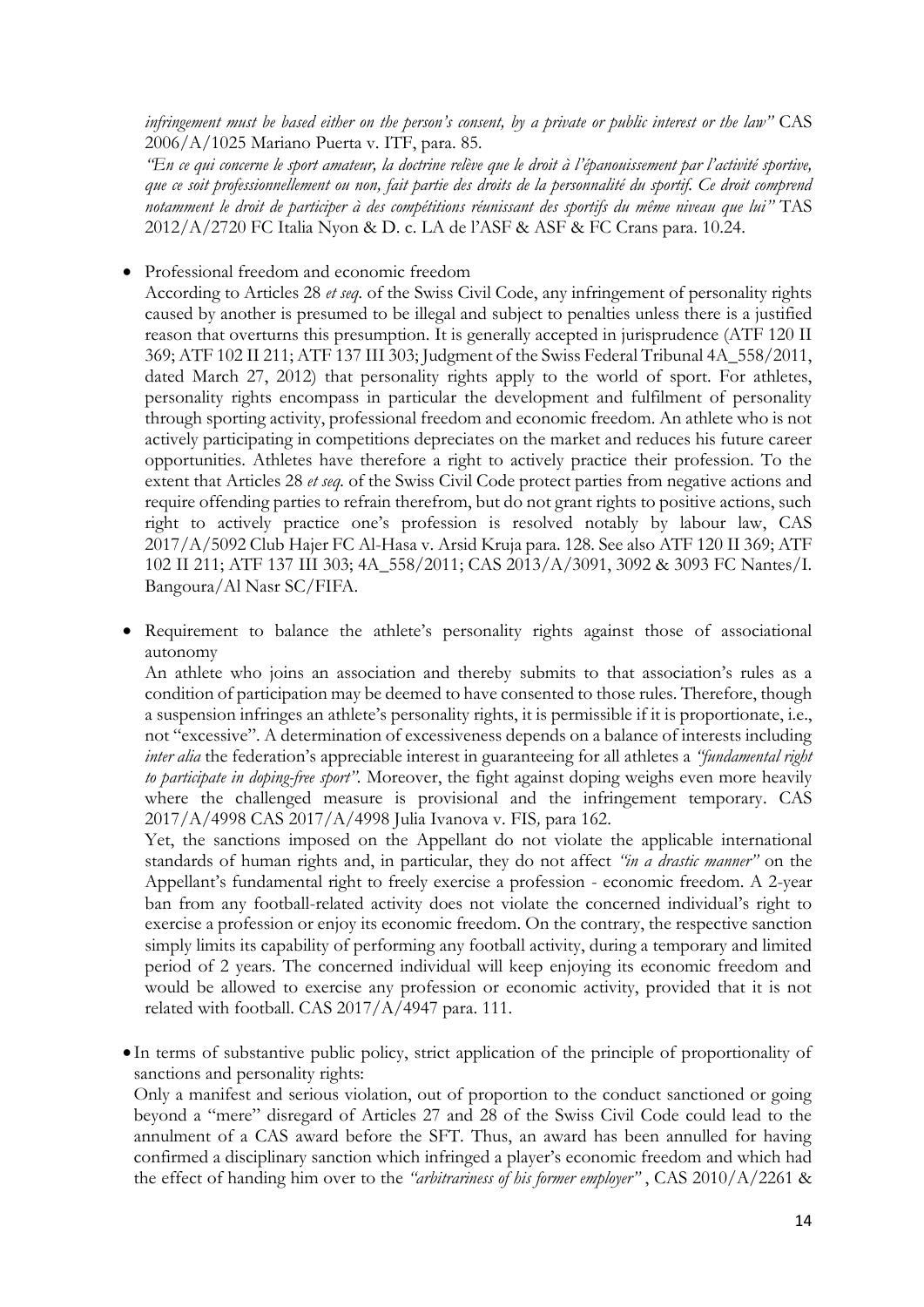2263 Zaragoza & Matuzalem v. FIFA in which the CAS panel dismissed the player's submissions related to Articles 27 and 28 CC; the CAS decision was then annulled by the SFT for a violation of privacy contrary to public policy (Art. 190 (2) (e) PILA) SFT 4A\_558/2011.

- The respect of privacy [Article 8 ECHR]

*"De manière générale, il ne fait aucun doute que le respect de la vie privée fait partie des droits protégés par l'article 28 CC".* CAS 2011/A/2433 Amadou Diakite, para. 56. <sup>8</sup>

In a Russian case, the athlete contended that the recordings were illegally obtained evidence in violation of her fundamental and procedural rights as well as the principle of good faith. The Athlete based her argument particularly on a violation of her privacy rights. However, the Panel held that *"Considering all the elements above, the Sole Arbitrator finds that the interest in discerning the truth must prevail over the interest of the Athlete that the covert recordings are not used against her in the present proceedings. The Sole Arbitrator is not prepared to accept that the principle of good faith has been violated in the proceedings at hand"*, CAS 2016/O/4481 IAAF v. ARAF & Mariya Savinova-Farnosova, para. 106.

- Prohibition of forced labour [Article 3 ECHR] SFT 4A\_370/2007, consid. 5.3.2 and 4A\_178/2014, consid. 2.4.

2.2 Recourse to the general principles of law constituting the *lex sportiva*

- Principle of proportionality, in particular sanctions:

*"The Panel notes that it is a widely accepted general principle of sports law that the severity of a penalty must be in proportion with the seriousness of the infringement. The CAS has evidenced the existence and the importance of the principle of proportionality on several occasions. In the cases TAS 91/56 (S. v. FEI) and TAS 92/63 (G. v. FEI), the CAS stated that "the seriousness of the penalty […] depends on the degree of the fault committed by the person responsible"* (*Digest of CAS Awards 1986-1998*, Staempfli Editions, Berne 1998, 96 and 121)". CAS 66/A/246 Ward c. FEI para. 31. See also CAS 2011/O/2422 USOC v. IOC in the so-called "Osaka rule" case.

- Protection of legitimate expectations

**.** 

*"[W]here the conduct of one party has led to legitimate expectations on the part of a second party, the first party is estopped from changing its course of action to the detriment of the second party"* (AEK Athens and SK Slavia Prague v. Union of European Football Associations, CAS 98/200, para. 60). Indeed, the concept of legitimate expectations – in particular the concept of protecting *athletes*' legitimate expectations – has repeatedly been recognised by the CAS, for example, in USA Shooting & Q v. International Shooting Union, CAS 94/129, Watt v. Australian Cycling Federation, CAS 96/153 and Prusis v. International Olympic Committee, CAS 02/001, CAS 96/001, CAS 2002/O/401 IAAF c. USATF para. 68. See also CAS 2008/O/1455 Boxing Australia v/AIBA, para. 16.

- Prohibition to contradict oneself to the detriment of others (*venire contra factum proprium*) CAS 2010/A/2058 British Equestrian Federation v. FEI, para. 18.

-Principle of legal certainty TAS 2004/A/791 Le Havre AC c. FIFA, Newsatle United & Charles N'Zogbia para. 50.

- Principle of legality and predictability of sanctions CAS 2014/A/3832 & 3833 Vanessa Vanakorn v. FIS, para. 86; CAS 2019/A/6278 para. 51

<sup>8</sup> However, there is no direct application of art.8 ECHR regarding the right to private life, See Supra TAS 2011/A/2433 Amadou Diakite c. FIFA, para. 57 and TAS 2012/A/2862 FC Girondins de Bordeaux c. FIFA, para. 105. Moreover, the invasion of privacy has been considered as legitimate in the context of the anti-doping fight, see TAS and CtEDH 18 janv. 2018, *FNASS et a. c. France*, n° 481581/11.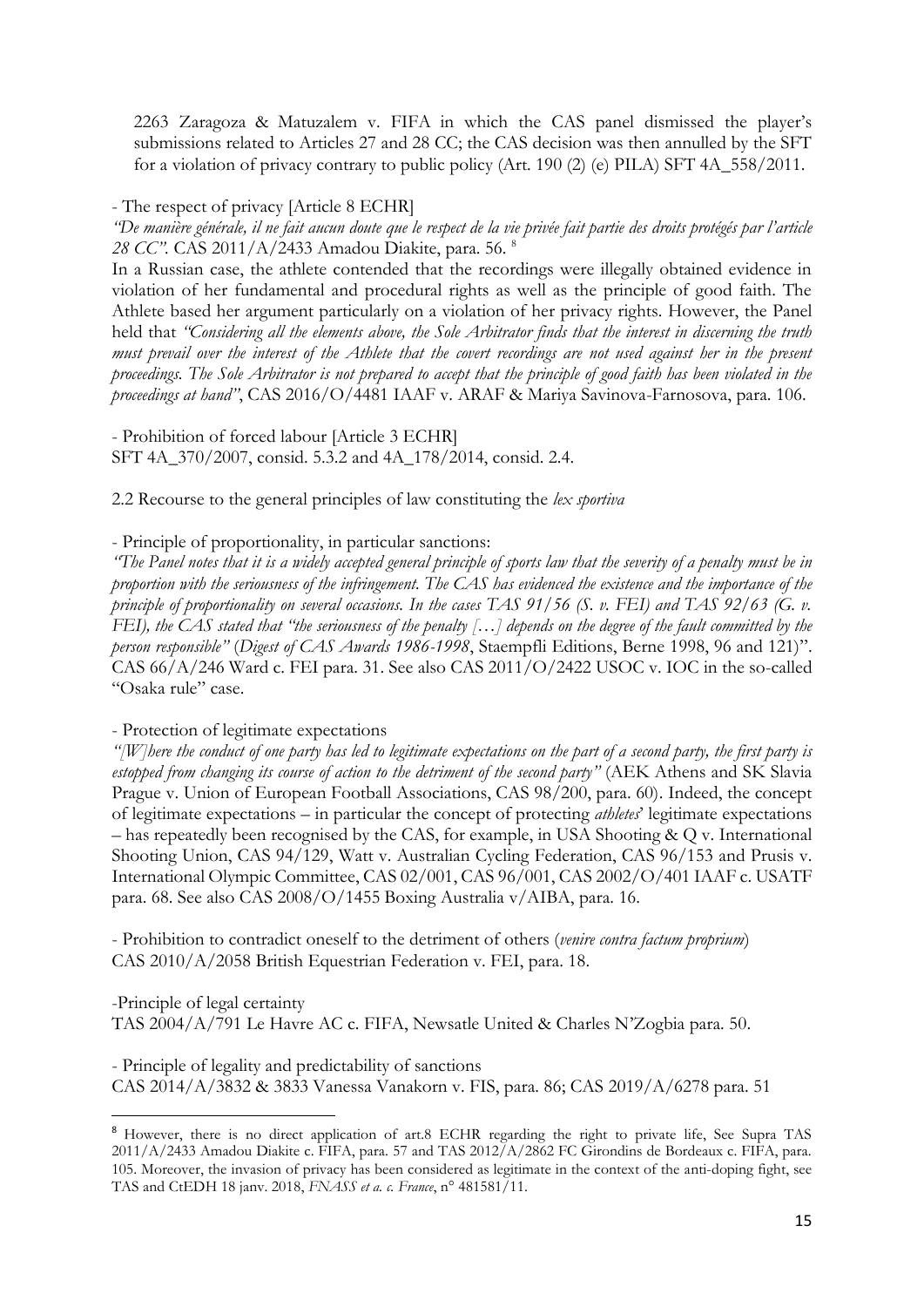- Principle of prohibition of arbitrary or unreasonable rules and measures CAS 98/200 AEK Athènes & SK Slavia Prague c. UEFA, para 156;

- Respect for the rights of the defence

CAS 2000/A/290 A. Xavier et al. c. UEFA, para. 10, in particular the right to be heard, TAS 2007/O/1381 A. Valverde et al. c. UCI, paras. 82, 83 and more generally the right to a fair procedure CAS 2013/A/3309 FC Dynamo Kyiv v. Gerson Alencar de Lima junior & SC Braga, para. 87;

- Principle of non-retroactivity subject to *lex mitior*

CAS 2000/A/289 UCI c. C. & FFC, para. 7; CAS 2017/A/5086 Mong Joon Chung v. FIFA, para. 119; CAS 2019/A/6330 para. 96.

- Principle of prohibition of denial of justice CAS 2017/A/5086 Mong Joon Chung v. FIFA, para. 129; CAS 2020/A/6693 Alexandra Shelton v. Polish Olympic Committee (POC) & Polish Fencing Federation (PFF), para. 113.

- Principle *non bis in idem*

CAS 2015/A/4319 Bulgarian Weightlifting Federation (BWF) v. IWF paras. 70-72; CAS 2007/A/1396 & 1402 WADA and UCI v. Alejandro Valverde & RFEC, para. 119; CAS 2013/A/3256 Fenerbahçe Spor Kulübü v. UEFA and CAS 2018/A/5800 Samir Arab v UEFA; CAS 2019/A/6483 Wydad Athletic Club v. CAF & Espérance Sportive de Tunis para. 120.

- Principle of strict interpretation in repressive matters TAS 99/A/230 D. Bouras c. FIJ, para. 10; CAS 2017/A/5086 Mong Joon Chung v. FIFA, para. 129;

- Principle of justice and good faith CAS 2014/A/3828 IHF v. FIH & Hockey India paras. 153 ff.

- Principle *"nulla poena sine culpa"* CAS 2014/A/3516 George Yerolimpos v. World Karate Federation (WKF), para. 104; CAS 2017/A/5086 Mong Joon Chung v. FIFA, para. 129 para. 149.

- Principle of professional mobility and contractual freedom CAS 2007/A/1363 TTF Liebherr Ochsenhausen v. ETTU, para. 18

- Principle of freedom of expression

CAS 2014/A/3516 George Yerolimpos v. WKF, para. 116; CAS 2020/A/6693 Alexandra Shelton v. POC, para. 137 (6);

- Fundamental right of an athlete to be notified of and be given the opportunity to attend the opening of his B sample in a doping context CAS 2014/A/3639 Amar Muralidharan v. NADA para. 83; CAS 2015/A/3977 WADA v. Belarus Athletic Federation (BAF) & Vadim Devyatovskiy, para. 162.

2.3 Application of certain principles on the basis of the applicable regulations

- Prohibition of discrimination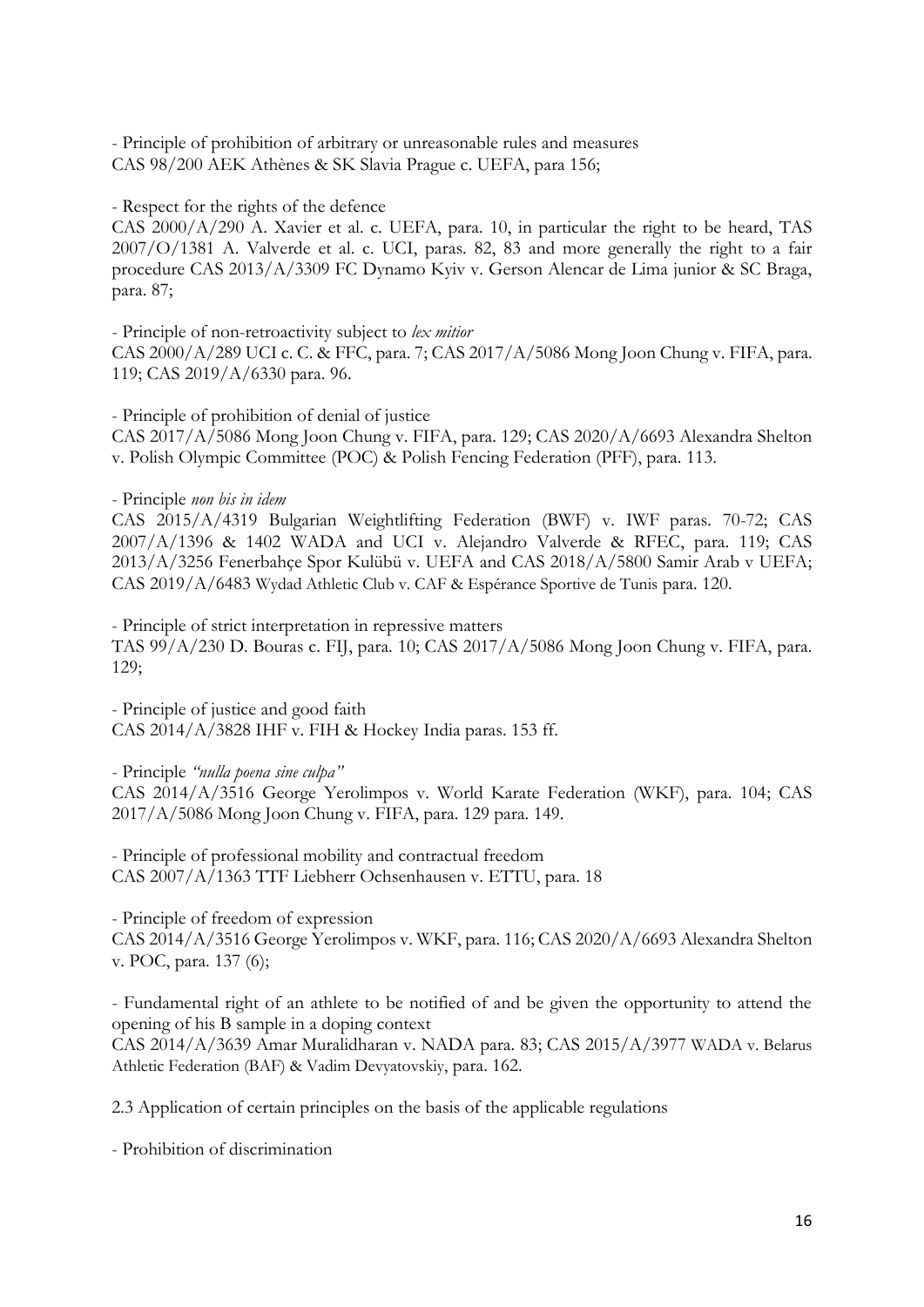•Discriminatory regulations on a *prima facie* basis not warranted

2014/A/3759 Dutee Chand v. Athletics Federation of India (AFI) & IAA, para. 448: Discrimination of the Hyperandrogenism Regulations on a *prima facie* basis based on IOC Charter, the IAAF Constitution and the laws of Monaco.

The Hyperandrogenism Regulations only apply to female athletes. It is not in dispute that it is *prima facie* discriminatory to require female athletes to undergo testing for levels of endogenous testosterone when male athletes do not. In addition, it is not in dispute that the Hyperandrogenism Regulations place restrictions on the eligibility of certain female athletes to compete on the basis of a natural physical characteristic (namely the amount of testosterone that their bodies produce naturally) and are therefore *prima facie* discriminatory on that basis too. Regulations suspended.

•Discriminatory regulations on a *prima facie basis* warranted to ensure fairness of competitions CAS 2018/O/5794 Caster Semenya, The Difference in Sexual Developments (DSD) regulations are discriminatory but on the current state of the evidence, such discrimination is necessary, reasonable and proportionate to ensure the fairness of competitions, the integrity of women's athletics and the maintenance of the "protected class" of female athletes in certain events.<sup>9</sup>

•Prohibition of discriminatory conduct

CAS 2017/A/5306 Guangzhou Evergrande Taobao FC v. Asian Football Confederation (AFC) para. 146: Discriminatory conduct under the AFC Code.

#### •Prohibition of labour rights discrimination

CAS 2010/A/2204 Joint Stock Company Football Club Ural v. Russian Football Union (RFU) para. 50: labour right discrimination contrary to the applicable national law: *"Bearing in mind that part 2 Art.22 of the Labour Code of the Russian Federation stipulates, inter alia, the obligation for the employer to ensure equal payment to employees for their labor of equal value, all these arguments and evidence provided lead the Panel to believe that there was a discrimination of the labour rights of these Players relative to other players and officials of the Appellant".* CAS 2018/A/6045 Manuel Henrique Tavares Fernandes v. FC Lokomotiv Moscow, para. 99.

#### •Prohibition of racism

**.** 

CAS 2014/A/3562 Josip Simunic v. FIFA: Disciplinary sanctions for behaviour offending the dignity of a group of persons after the conclusion of the match (racism) – words having a discriminatory connotation.

Article 58(1)(a) of the FIFA DC reads as follows: *"Anyone who offends the dignity of a person or group of persons through contemptuous, discriminatory or denigratory words or actions concerning race, colour, language, religion or origin shall be suspended for at least five matches. Furthermore, a stadium ban and a fine of at least CHF 20,000 shall be imposed. If the perpetrator is an official, the fine shall be at least CHF 30,000".* See also CAS 2015/A/4256 "racism" in the UEFA Disciplinary Regulations.

#### •Prohibition of sexual harassment

CAS 2019/A/6388 Karim Keramuddin v. FIFA: a life ban has been imposed on the appellant who committed offences that violated basic human rights and damaged the mental and physical dignity and integrity of young female players, i.e. Lack of protection, respect or safeguard (violation of articles 23 para. 1 FCE; Sexual harassment (violation of articles 23 para. 4 FCE); Threats and promises of advantages (violation of articles 23 para. 5 FCE); Abuse of position (violation of article 25 FCE, para 231.

<sup>9</sup> The appeal made by Caster Semenya and ASAF before the Swiss Federal Tribunal against the CAS decision has been dismissed. See Infra. An appeal against the SFT decision is pending before the ECtHR.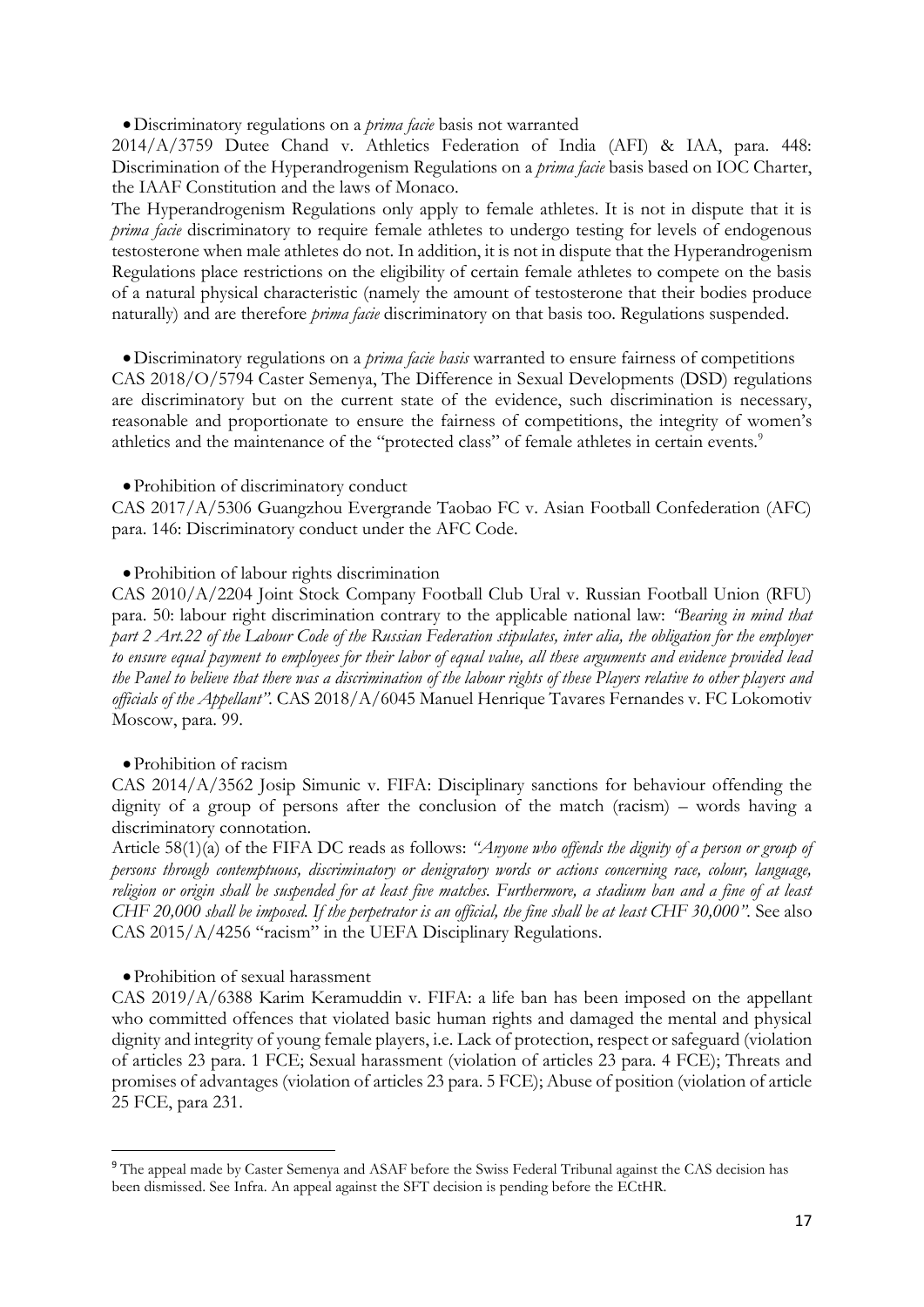## •Proportionality of sanctions

## CAS 2020/O/6689 WADA v. RUSADA:

*The Panel bears firmly in mind at all times the paramount need to consider notions of proportionality in the imposition of Signatory Consequences* (para. 719).

*In applying principles of proportionality, the Panel does not consider it is necessary to extend the application of any of the Proposed Signatory Consequences to the Youth Olympic Games* (para 732).

*(…) the Panel considers it would be disproportionate to impose severe restrictions on the next generation of Russian athletes. In particular, as the doping schemes addressed in the McLaren Reports occurred between 2012 and 2016, (…) it very unlikely that any athletes who will be participating in the Youth Olympic Games were involved in those schemes* (para 733).

*The Panel considers that these young athletes ought to be encouraged to participate in international sporting events as a generation of athletes that respect clean sport. (…) it is necessary to protect the new generation of Russian athletes to achieve the goal of clean Russian sport.* (para 734).

### • Human rights

CAS 2020/O/6689 WADA v. RUSADA: *(…) pursuant to Article 4.4.2 of the* [International Standard for Code Compliance with Signatories] *ISCCS, the Panel is to interpret and apply the ISCCS in light of the fact that it has been drafted giving due consideration to the principles of respect of human rights, proportionality and other applicable legal principles* (para. 545).

2.4 Direct application of certain principles of Community law

*-* Applicability of EU law as foreign mandatory rules

CAS 2016/A/4492 Galatasaray v. UEFA, paras 42 – 45: Pursuant to Article 19 of the Swiss private international law statute (LDIP), an arbitral tribunal sitting in Switzerland, such as the CAS, must take into consideration foreign mandatory rules where three conditions are met: (i) such rules belong to a special category of norms which need to be applied irrespective of the law applicable to the merits of the case; (ii) there is a close connection between the subject matter of the dispute and the territory where the mandatory rules are in force; (iii) in view of Swiss legal theory and practice, the mandatory rules must aim to protect legitimate interest and crucial values and their application must lead to a decision which is appropriate. EU competition law and EU provisions on fundamental freedoms guaranteed by TFEU meet these three conditions and constitute foreign mandatory rules. Therefore, compliance with these provisions must be taken into account by a CAS panel.

- Prohibition of discrimination

CAS 2009/A/1788 UMMC Ekaterinburg v. FIBA Europe e.V., para. 8: Application of nondiscrimination EC law principles to Russian cases involving economic activities in the EU.

### - Guarantee of the free movement of workers

CAS 2012/A/2852 SCS Fotbal Club CFR 1907 Cluj SA & Manuel Ferreira de Sousa Ricardo & Mario Jorge Qintas Felgueiras v. FRF, para. 77 *"The ECJ made it clear that the practice of sport could be treated as an economic activity like any other and that organised sporting activities were subject to the same guarantees under Community law as were other economic activities. In that connection, the ECJ established that professional football players are workers who have a personal right not to be subject to discriminatory or restrictive rules which prevents them from leaving their country to pursue gainful employment in other Member States. Although sporting federations still hold regulatory authority to determine regulations' substantive principles concerning player movement rights, they too are subject to and must respect Community law and principles".*

See also TAS 2016/A/4490 RFC Seraing c. FIFA regarding the taking into consideration of European Union law as applicable law and the legality of Articles 18a and 18b RSTP with regard to freedom of movement and competition law. The appeal against the CAS decision has been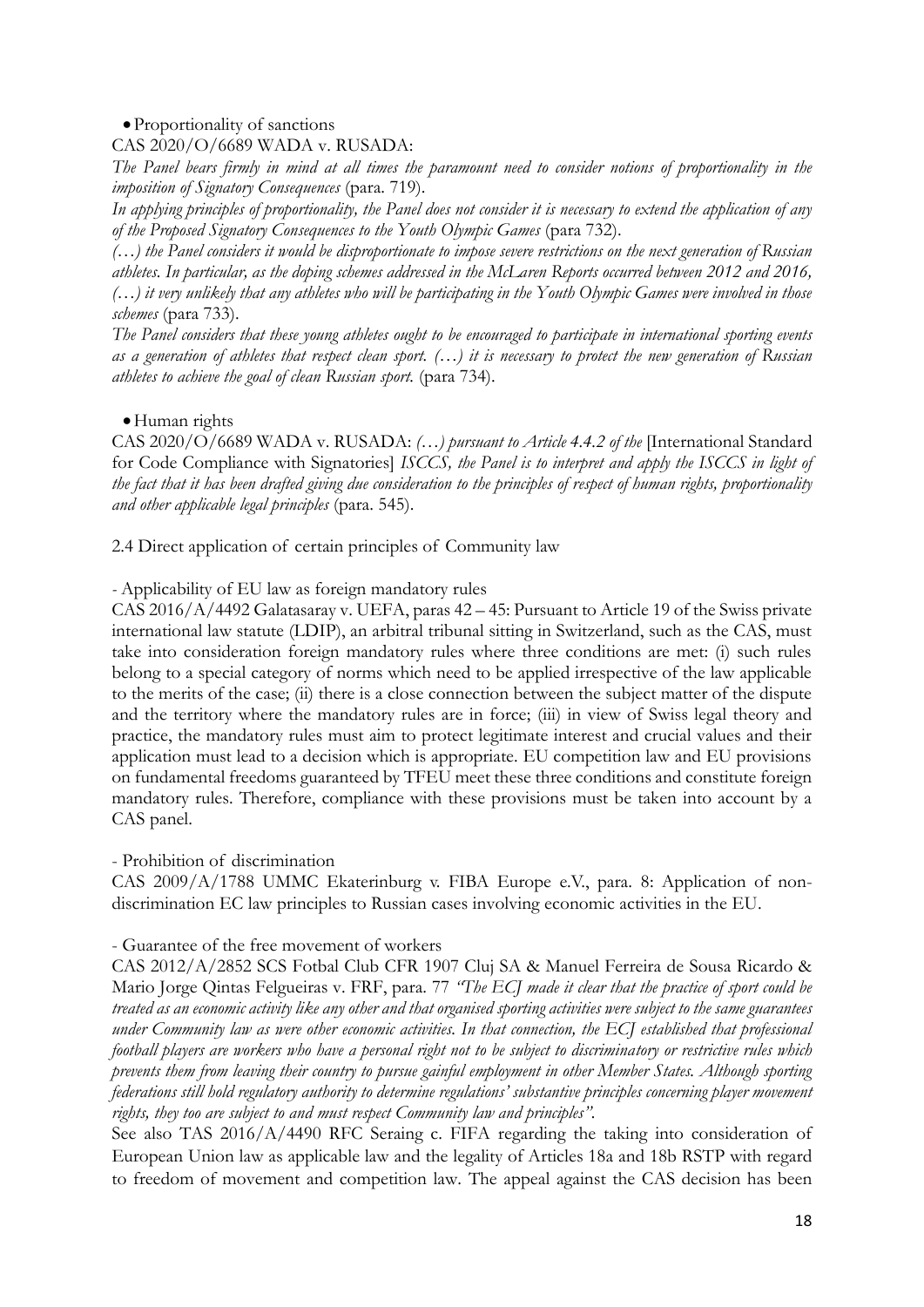dismissed by the Swiss Tribunal Federal (SFT 4A\_260/2017); See also CAS 2016/A/4492 mentioned above; CAS 2016/A/4903 Club Atlético Vélez Sarsfield v. The Football Association Ltd., Manchester City FC & FIFA, para. 93.

- Interpretation of a federation's rules and regulations in light of principles of "human rights" CAS 2015/A/4304 Tatyana Andrianova v. ARAF, para. 45, *"a federation cannot opt out from an interpretation of its rules and regulations in light of principles of "human rights" just by omitting any references in its rules and regulations to human rights".* 

## - Freedom of speech/ of expression

CAS 2011/A/2452 Paul King v. AIBA, para. 32: In any organisation, including a sports governing body, domestic or international, there is a danger that those in control may confuse their individual interests with those of the organisation as a whole and in consequence overact and misuse their powers vis à vis those who oppose them. The taking of legal advice, the institution of legal proceedings, and vigorous electioneering can only exceptionally be classified as conduct violating regulations reasonably drawn and reasonably to be applied. Political speech ranks foremost in the hierarchy of the rights, embraced by the right to freedom of expression protected by Article 10 of the European Convention on Human Rights.

CAS 2020/A/6693 Alexandra Shelton v. Polish Olympic Committee (POC) & Polish Fencing Federation (PFF), award of 28 September 2020, para. 137 (6): *"the POC* [Polish NOC] *would necessarily have to had regard to the Appellant's free speech rights, guaranteed by, inter alia, Article 9 of the European Convention on Human Rights. The importance of imperative of protecting free speech was emphasized by the CAS panel in CAS/2014/A/3516 as follows: "116. The Panel wishes to emphasise the importance of protecting - of course subject always to the limits imposed by law - freedom of speech and the right to criticize in good faith those in positions of authority even if there may be errors of fact in the criticism; the jurisprudence of the European Court of Human Rights is indicative, and, in jurisdictions to which it applies, compulsive".*

However, all the fundamental rights found in international treaties cannot be invoked through general principles of law: refusal by arbitrators to apply the principles *in dubio pro reo* and the presumption of innocence. Furthermore, there is no clear consecration of the right to respect for private life, which is likely to be threatened by the anti-doping fight.

2-5 Anti-doping rules not contrary to human rights legislation

CAS 2011/A/2353 Erik Tysse v. Norwegian Athletics Federation (NAF) & IAAF, Para. 39 Even if it were applicable, there is no violation of the European Convention for Human Rights due to the fact that the No Fault and No Significant Fault provisions in both the WADA Code and the IAAF Rules protect athletes against any violation in this respect.

CAS 2010/A/2307 World Anti-Doping Agency (WADA) v. Jobson Leandro Pereira de Oliveira, Confederação Brasileira de Futebol (CBF) & Superior Tribunal de Justiça Desportiva (STJD), paras. 99 – 105: The Compatibility of a Two-Year Suspension with International Law and Human Rights Requirements (…) both CAS jurisprudence and various legal opinions confirm that the WADC mechanisms are not contrary to human rights legislation.

# **III. SPORT AND THE EUROPEAN CONVENTION ON HUMAN RIGHTS (ECHR)**

*Right to a fair trial (Article 6 of the Convention)*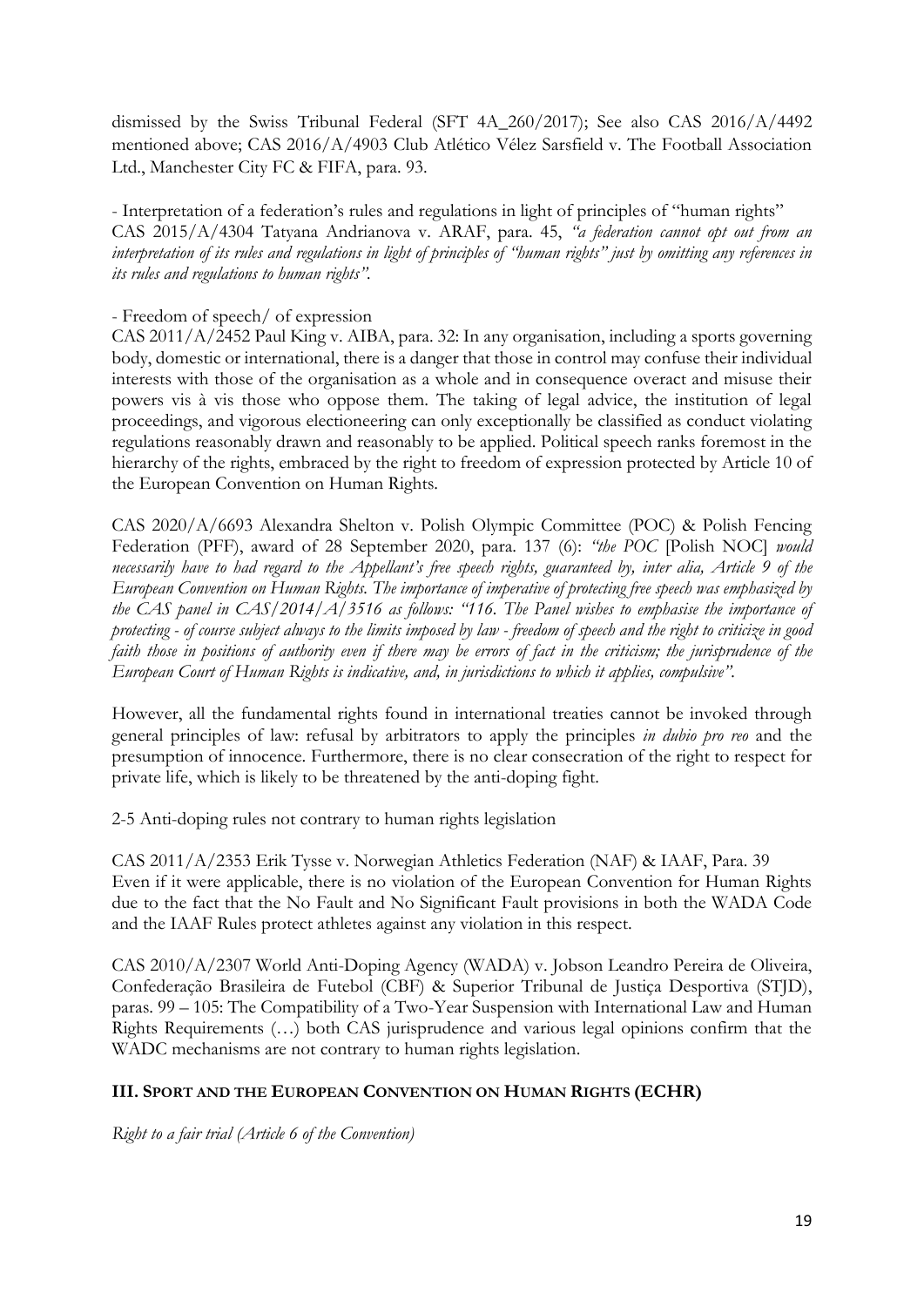- Mutu & Pechstein v. Switzerland, 2 October 2018: Direct applicability of the guarantees of Article 6(1) ECHR to CAS arbitrations

This case concerned the lawfulness of proceedings brought by professional athletes before the Court of Arbitration for Sport (CAS). The applicants, a professional footballer and a professional speed skater, submitted in particular that the CAS could not be regarded as an independent and impartial tribunal. The second applicant also complained that she had not had a public hearing before the International Skating Union disciplinary board, the CAS or the Swiss Federal Supreme Court, despite her explicit requests to that end.

Article 6(1) of the Convention is applicable *rationae materiae* to disputes of a civil nature. For Mutu, which is contesting the CAS award condemning it to pay damages to Chelsea, the rights in question are of a proprietary nature and result from a contractual relationship. For Pechstein, who is contesting the CAS award confirming a suspension, this is a disciplinary proceeding in which the right to practice a profession is of a civil nature (paras. 56 – 59).

Article 6(1) of the Convention is applicable *rationae personae*. The CAS is not a state court but an entity emanating from the ICAS, i.e. a private law foundation. The complaints raised before the ECHR concern in particular the regularity of the composition of the arbitral tribunal and the procedures followed before this body. However, in a limited number of circumstances, in particular with regard to the regularity of the composition of the arbitral panel, Swiss law provides for the jurisdiction of the Federal Court to hear the validity of CAS awards (Articles 190 and 191 of the LDIP). In the present cases, the SFT rejected the appeals of the claimants, thus giving *res judicata* force to the arbitral awards in question in the Swiss legal order. The disputed acts or omissions are therefore likely to engage the responsibility of the respondent State under the Convention (see, *mutatis mutandis*, Nada c. Suisse [GC], nº 10593/08, § 120-122, CEDH 2012). It also follows that the ECtHR has jurisdiction *ratione personae* to hear the grievances of the claimants regarding the acts and omissions of the CAS validated by the Federal Supreme Court. (paras. 62 – 67)

*Since CAS arbitrations are subject to review by the Federal Court, the refusal of the Federal Court to review their validity under Article 6 § 1is likely to result in the liability of Switzerland, as a party to the Convention. The Court thus invalidates the thesis of the inapplicability in principle of the ECHR because of the private nature of the arbitration. The opening of a possible appeal against a CAS award before the Federal Supreme Court, a state court, thus establishes the jurisdiction ratione personae of the European Court and the applicability of Article 6 § 1ECHR i.e. right to a fair trial including the right to a public hearing* (Translated from French)*,* See L'applicabilité de la Convention européenne des droits de l'homme aux arbitrages du TAS (Réflexions sur le sens et la portée de l'arrêt de la Cour Européenne des Droits de l'Homme du 2 octobre 2018 *Mutu et Pechstein,* Prof. Gérald Simon, Bull TAS Mars 2020).

The Court held that there had been no violation of Article 6(1) (right to a fair trial) of the Convention with regard to the alleged lack of independence of the Court of Arbitration for Sport (CAS). It found that the CAS arbitration proceedings to which the applicants had been parties were required to offer all the safeguards of a fair hearing, and that the second applicant's allegations concerning a structural absence of independence and impartiality in the CAS, like the first applicant's criticisms concerning the impartiality of certain arbitrators, had to be rejected. In contrast, the Court held that there had been a violation of Article 6(1) of the Convention in the case of the second applicant, with regard to the lack of a public hearing before the CAS, finding that the questions concerning the merits of the sanction imposed on her for doping, discussed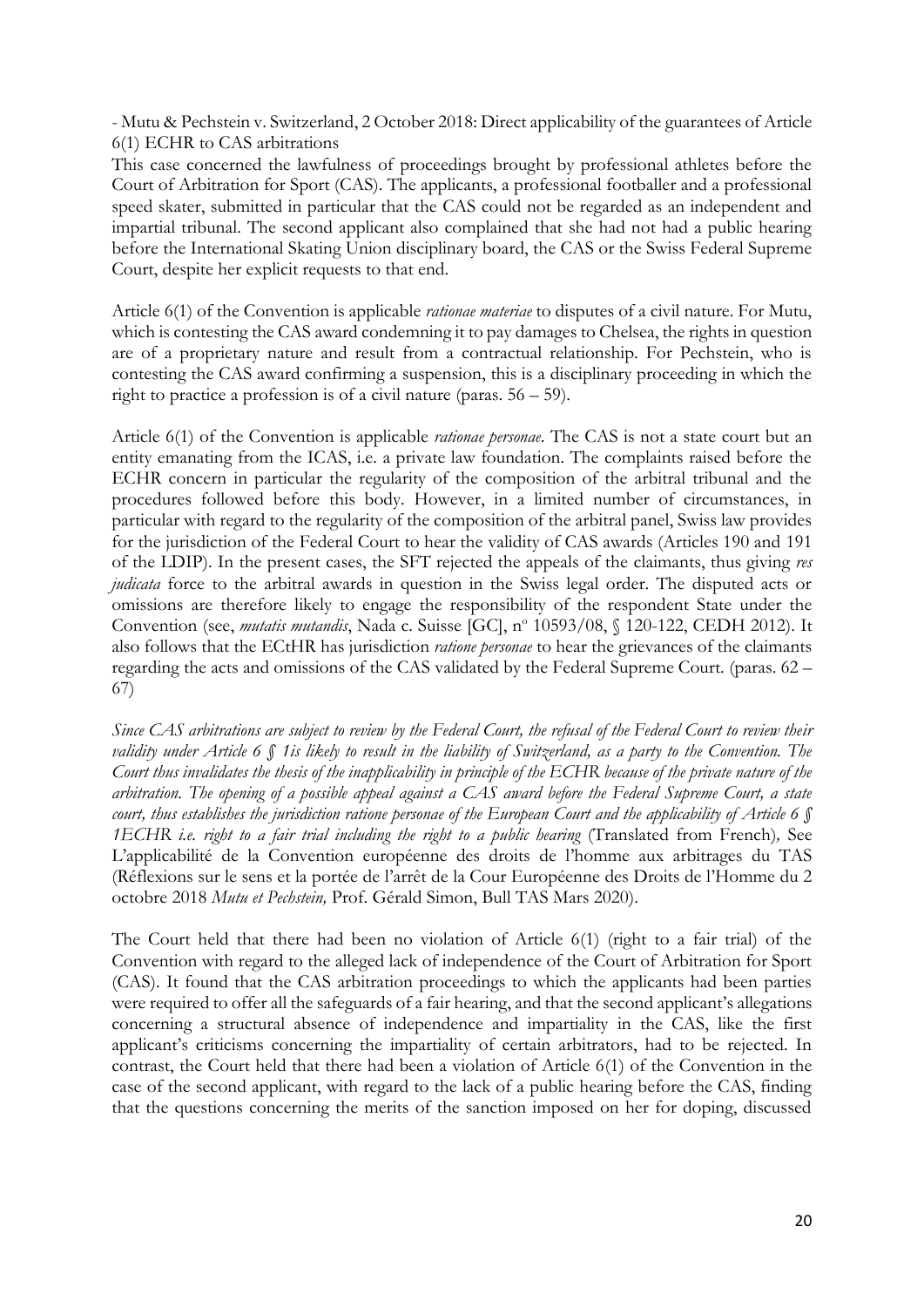before the CAS, required a hearing that was subject to public scrutiny. See also: Bakker v. Switzerland, decision (Committee) on the admissibility of 3 September 2019<sup>10</sup>.

#### - Ali Riza v. Switzerland, 13 July 2021

This case concerned a dispute between a professional footballer and his former Turkish League club, Trabzonspor. The applicant complained that he had been ordered by the Turkish Football Federation to pay damages for leaving the club without notice before the expiry of his contract. He applied to the CAS, based in Lausanne, which ruled that it had no jurisdiction to hear the case. That decision was upheld by the Swiss Federal tribunal. The applicant appealed before the ECtHR and submitted that he had been unable to bring his case before an impartial and independent tribunal and that his right of access to a court had been infringed as a result. He also complained that he had not been given a hearing and that the principle of equality of arms had not been observed before the Federal tribunal.

The ECtHR held that there had been no violation of Article 6(1) (right to a fair trial) of the Convention as regards the right of access to a court. It found, in particular, that the CAS had given a convincing explanation, in a detailed and reasoned decision, as to why it was unable to deal with the dispute and, in particular, why the dispute had no international element. That being so, the applicant had applied to a court that did not have jurisdiction to examine his complaints. The judgment of the Federal tribunal likewise contained reasons, addressing all the grounds of appeal raised by the applicant. The decisions of both courts were neither arbitrary nor manifestly unreasonable. The ECtHR held, in view of the above considerations, the extremely tenuous link between the applicant's dispute and Switzerland, and the specific nature of proceedings before the CAS and the Federal tribunal. Moreover, the restriction of the right of access to a court had not been disproportionate to the aim pursued, namely the proper administration of justice and the effectiveness of domestic court decisions. The Court further declared inadmissible the complaints concerning the failure to hold a hearing and the alleged non-compliance with the principle of equality of arms, holding that those complaints were manifestly ill-founded<sup>11</sup>.

### - Erwin [Bakker v. Switzerland,](https://hudoc.echr.coe.int/eng#{%22itemid%22:[%22001-196440%22]}) 26 September 2019

On 5 September 2005, the anti-doping committee of the Royal Netherlands Cycling Union imposed a two-year suspension from competition on the Appellant (the cyclist Erwin Bakker), as well as a fine for doping. The Appellant appealed to the CAS. In its award of 5 May 2006, the CAS rejected the applicant's application and banned him for life from participating in a sporting competition on the grounds that he had already been suspended for doping on 2 February 2006. As the appeal to the Federal tribunal was declared inadmissible, Bakker appealed to the ECtHR. Invoking Article 6(1) of the Convention. The applicant put forward four complaints alleging a violation of his right to a fair trial.

The ECtHR held that given the specificity of the proceedings before the CAS and the SFT, the restriction on the right of access to a court was neither arbitrary nor disproportionate to the aim pursued, namely the proper administration of justice. Consequently, this right was not infringed in its very substance, sufficient reasoning by the Federal Court, Application inadmissible<sup>12</sup>.

*Prohibition of inhuman or degrading treatment (Article 3 of the Convention)*

- Semenya v. Switzerland, Pending application – pending application

Application communicated to the Swiss Government on 3 May 2021. The applicant, an international athlete specialising in middle-distance races (800 to 3,000 metres), complains about regulations issued by the International Association of Athletics Federations (IAAF), requiring her

1

<sup>10</sup> Factsheet – Sport and the ECHR, January 2022.

<sup>11</sup> Ibid.

<sup>12</sup> Ibid.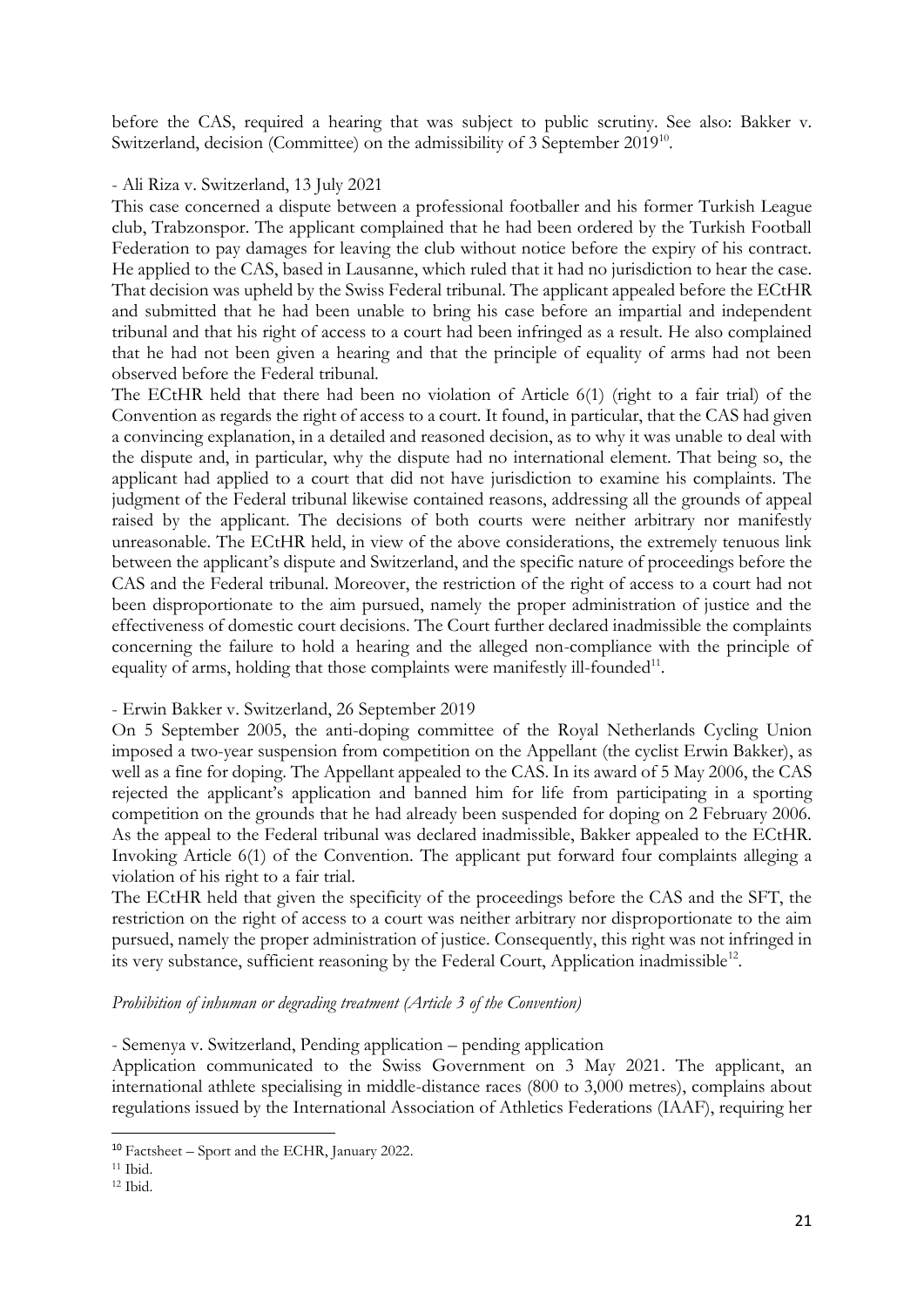to lower her natural testosterone levels through hormone treatment in order to be eligible to compete as a woman in international sporting events.

The Court gave notice of the application to the Swiss Government and put questions to the parties under Articles 3 (prohibition of inhuman or degrading treatment) and 8 (right to respect for private life), taken alone and in conjunction with Article 14 (prohibition of discrimination), as well as under Article 6 (right to a fair hearing) and Article 13 (right to an effective remedy) of the Convention<sup>13</sup>.

#### *Right to respect for private and family life and home (Article 8 of the Convention)*

*-* Fédération Nationale des Syndicats Sportifs (FNASS) et al. c. France, n° 481581/11 et 77769/13 18 janv. 2018 (not a CAS case)

This case concerned the requirement for a targeted group of sports professionals to notify their whereabouts for the purposes of unannounced anti-doping tests. The applicants alleged in particular that the mechanism requiring them to file complete quarterly information on their whereabouts and, for each day, to indicate a sixty-minute time-slot during which they would be available for testing, amounted to unjustified interference with their right to respect for their private and family life and their home.

The ECtHR held that there had been no violation of Article 8 (right to respect for private and family life and home) of the Convention in respect of the complaint of 17 of the individual applicants, finding that the French State had struck a fair balance between the various interests at stake. In particular, taking account of the impact of the whereabouts requirement on the applicants' private life, the ECtHR nevertheless took the view that the public interest grounds which made it necessary were of particular importance and justified the restrictions imposed on their Article 8 rights. The Court also found that the reduction or removal of the relevant obligations would lead to an increase in the dangers of doping for the health of sports professionals and of all those who practise sports, and would be at odds with the European and international consensus on the need for unannounced testing as part of doping control<sup>14</sup>.

#### - Platini v. Switzerland, 11 February 2020

Disciplinary proceedings had been brought against the applicant, a former professional football player, president of UEFA and vice president of FIFA, in respect of a salary "supplement" of 2 million Swiss francs (CHF), received in 2011 in the context of a verbal contract between him and FIFA's former President. He was suspended from any football related professional activity for four years and fined CHF 60,000. He submitted in particular that the four-year suspension was incompatible with his freedom to exercise a professional activity.

The ECtHR declared the application inadmissible. It found in particular that, having regard to the seriousness of the misconduct, the senior position held by the applicant in football's governing bodies and the need to restore the reputation of the sport and of FIFA, the sanction did not appear excessive or arbitrary. The domestic bodies had taken account of all the interests at stake in confirming the measure taken by FIFA, subsequently reduced by the Court of Arbitration for Sport. The Court also noted that the applicant had been afforded the domestic institutional and procedural safeguards allowing him to challenge FIFA's decision and submit his arguments in his defence<sup>15</sup>.

- Athletics South Africa v. Switzerland, 5 October 2021 (decision on the admissibility)

This application was closely linked to the case of Semenya v. Switzerland (no. 10934/21), currently pending before the Court. The applicant association, the regulatory authority of athletics in South

**<sup>.</sup>** <sup>13</sup> Ibid.

<sup>14</sup> Ibid.

<sup>15</sup> Ibid.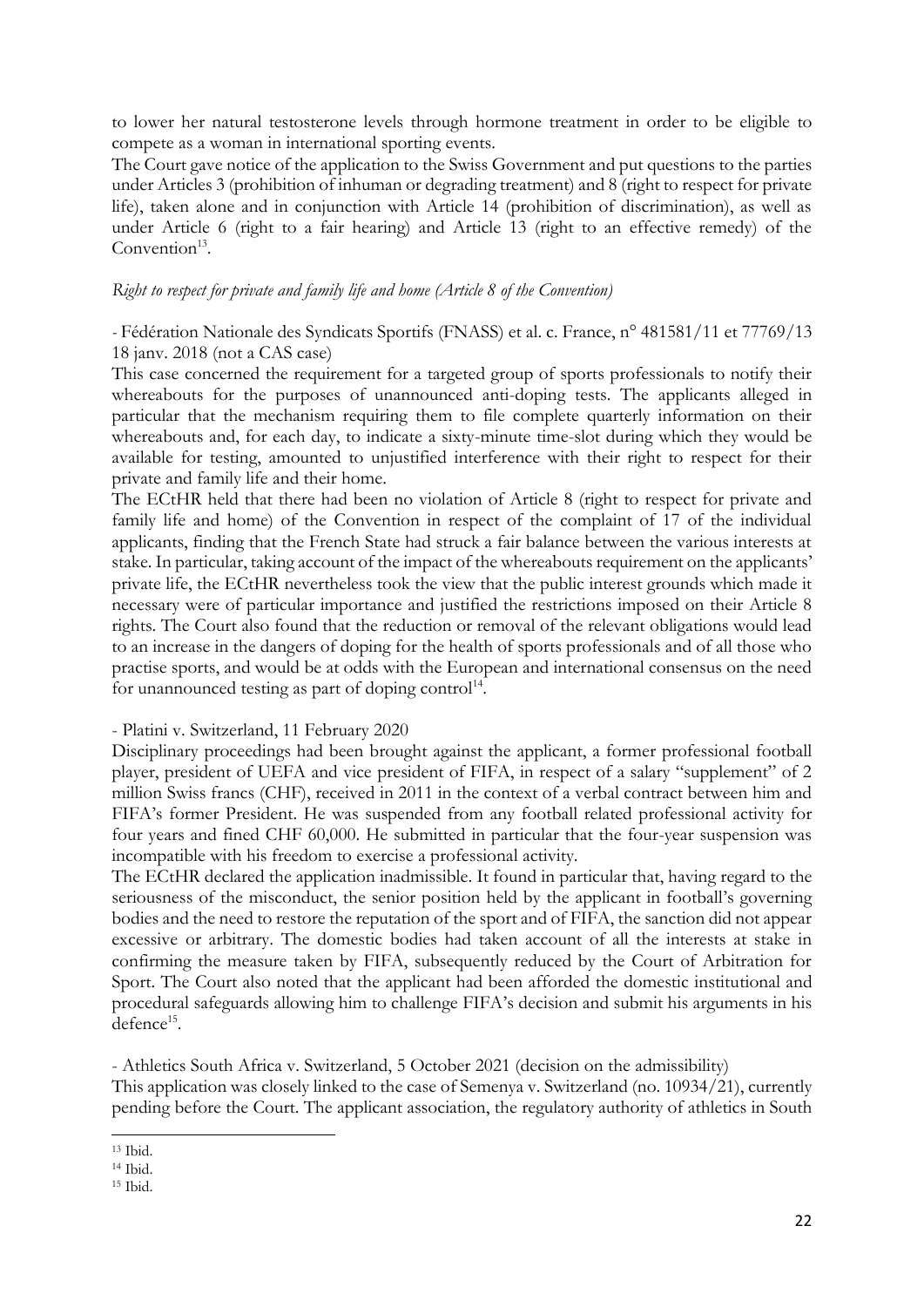Africa, argued in particular that the new Regulations issued by the International Association of Athletics Federations (IAAF), governing the eligibility requirements for classification as a female for athletes with differences of sex development (the so-called DSD Regulations), imposed an unjustified and disproportionate interference with the core of the right to the physical, moral and psychological integrity of the athlete. The applicant association also argued that M.C. Semenya suffered from an unjustified restriction on exercising her profession due to the DSD Regulations that precluded her from competing at an international level.

The Court declared the application inadmissible as being incompatible *ratione personae* with the provisions of the Convention. It observed in particular that, although the applicant association was recognised by the Swiss Federal Tribunal as having standing to challenge the DSD Regulations, this was not sufficient to be considered as victim for the purposes of Article 34 (individual applications) of the ECHR. The applicant association, as a legal entity, was not a direct and personal victim of the alleged violations<sup>16</sup>.

- Semenya v. Switzerland

Pending application n<sup>o</sup> 10934/21 under "Prohibition of inhuman or degrading treatment"

### *Freedom of expression (Article 10 of the Convention)*

- Simunic v. Croatia, 22 January 2019 (not a CAS case)

The applicant, a football player, was convicted of a minor offence of addressing messages to spectators of a football match, the content of which expressed or enticed hatred on the basis of race, nationality and faith. He submitted in particular that his right to freedom of expression had been violated.

The ECtHR declared the applicant's complaint under Article 10 (freedom of expression) of the Convention inadmissible as being manifestly ill-founded, finding that the interference with his right to freedom of expression had been supported by relevant and sufficient reasons and that the Croatian authorities, having had regard to the relatively modest nature of the fine imposed on the applicant and the context in which he had shouted the impugned phrase, had struck a fair balance between his interest in free speech, on the one hand, and society's interests in promoting tolerance and mutual respect at sports events as well as combating discrimination through sport on the other hand, thus acting within their margin of appreciation. The Court noted in particular that the applicant, being a famous football player and a role-model for many football fans, should have been aware of the possible negative impact of provocative chanting on spectators' behaviour, and should have abstained from such conduct<sup>17</sup>.

*Prohibition of discrimination (Article 14 of the Convention and Article 1 of Protocol No. 12 to the Convention)*

- Semenya v. Switzerland

Pending application n° 10934/21 under "Prohibition of inhuman or degrading treatment".

*Freedom of movement (Article 2 of Protocol No. 4)*

Fédération Nationale des Syndicats Sportifs (FNASS) et al. c. France, n° 481581/11 et 77769/13 18 janv. 2018 (not a CAS case)

This case concerned the requirement for a targeted group of sports professionals to notify their whereabouts for the purposes of unannounced anti-doping tests. The applicants submitted in particular that the whereabouts requirement was incompatible with their freedom of movement. The Court held that Article 2 (freedom of movement) of Protocol No. 4 was inapplicable in the

 $\overline{a}$ <sup>16</sup> Ibid.

<sup>17</sup> Ibid.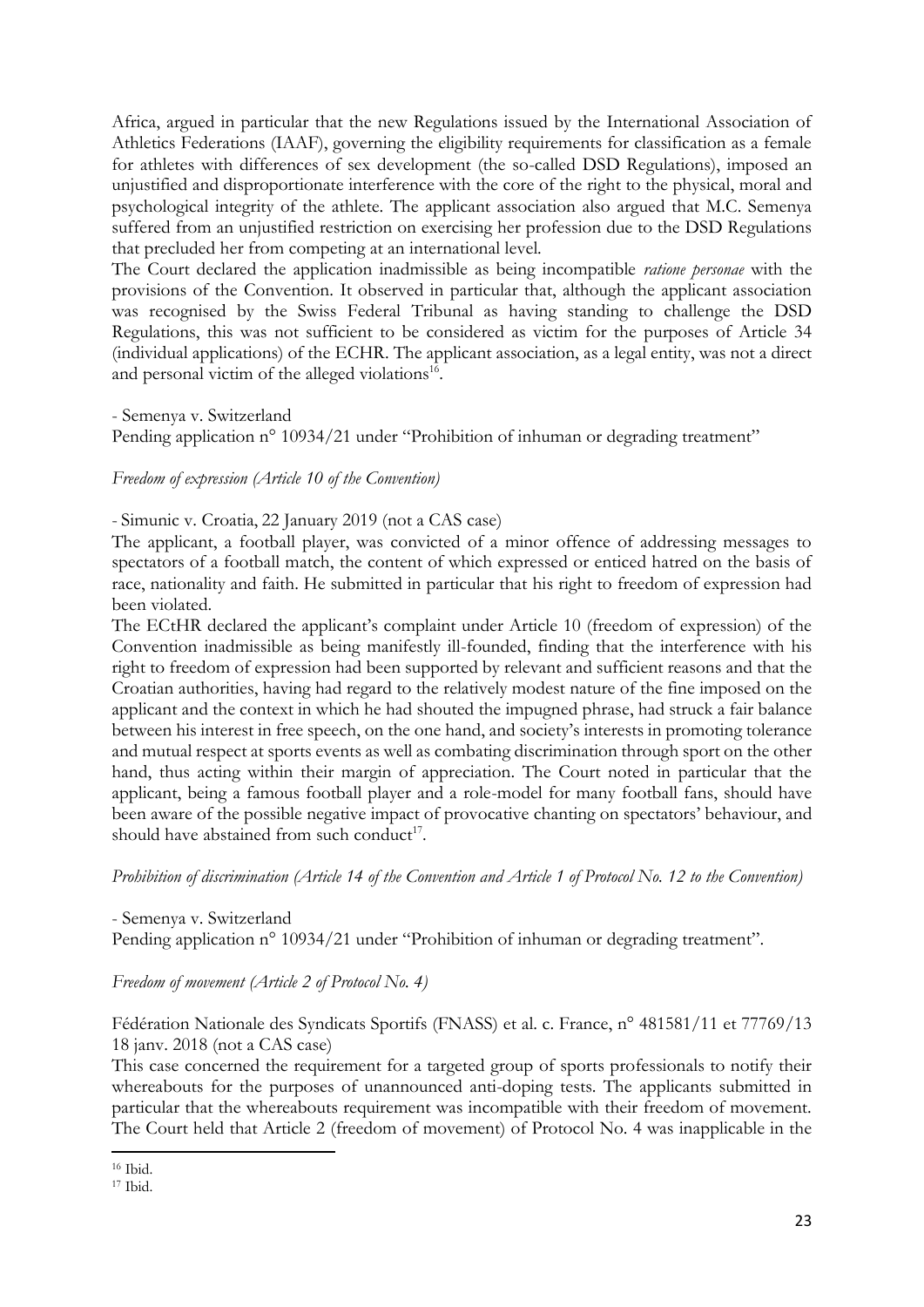present case and declared the complaint inadmissible as being incompatible *ratione materiae*. It noted in particular that the applicants were obliged to notify the French Anti-Doping Agency of a daily time slot of sixty minutes in a precise location where they would be available for an unannounced test. The location was freely chosen by them and the obligation was more of an interference with their privacy than a surveillance measure. The Court took note of the domestic courts' decisions not to characterise the whereabouts requirement as a restriction on freedom of movement and to distinguish between the ordinary and administrative courts in terms of the jurisdiction for such testing. The Court thus took the view that the measures at issue could not be equated with the electronic tagging that was used as an alternative to imprisonment or to accompany a form of house arrest. Lastly, the Court found that the applicants had not been prevented from leaving their country of residence but had merely been obliged to indicate their whereabouts in the destination country for the purposes of testing<sup>18</sup>.

## **IV. SELECTED SFT JUDGEMENTS DEALING WITH THE APPLICATION OF HUMAN RIGHTS BY THE CAS**

## 4A\_558/2011 Matuzalem, 27 March 2012

The threat of an unlimited occupational ban based on Art. 64 (4) of the FIFA Disciplinary Code constitutes an obvious and grave encroachment in the Appellant's privacy rights and disregards the fundamental limits of legal commitments as embodied in Art. 27 (2) Swiss Code of Obligations (SCO). Should payment fail to take place, the award under appeal would lead not only to the Appellant being subjected to his previous employer's arbitrariness but also to an encroachment in his economic freedom of such gravity that the foundations of his economic existence are jeopardized without any possible justification by some prevailing interest of the world football federation or its members. In view of the penalty it entails, the CAS arbitral award of June 29, 2011 contains an obvious and grave violation of privacy and is contrary to public policy (Art. 190 (2) (e) PILA) (at 4.3.5).

### 4A\_260/2017 Seraing, 20 February 2018

Within the scope of substantive public policy, the appellant attacked the CAS award for violation of Art. 27 (2) Swiss Civil Code that prohibits excessive commitments (at 5.4.1). The SFT reiterated that there needs to be a severe and obvious violation of Art. 27 (2) CC to fall within the scope of substantive public policy, a condition that was not fulfilled in this case: By prohibiting Third Parties' Ownerships (TPOs), FIFA is restricting the economic freedom of the clubs for certain types of investment but does not suppress it. Clubs remain free to pursue investments, as long as they do not secure them by assigning the economic rights of the players to third party investor (at 5.2).

### 4A\_486/2019 Trabzonspor c. TFF, Fenerbahce et FIFA, 17 August 2020, consid. 4.

The SFT has confirmed that violations of Article 6(1) of the ECHR cannot be considered by the SFT, unless they match with other grounds for appeal listed in the Swiss Act on International Law (PILA) (art. 190(2)). The argument was raised in relation to the refusal of CAS to hold a public hearing. A party to the arbitration agreement cannot complain directly to the Federal Supreme Court in a civil action against an award that the arbitrators have violated the ECHR, even though the principles deriving from the ECHR can be used, where appropriate, to give concrete form to the guarantees invoked on the basis of Art. 190 para. 2 PILA. Since a breach of treaty law does not *per se* coincide with a breach of public policy within the meaning of Article 190(2)(e) PILA, it is for the appellants to show how the alleged breach of Article 6(1) ECHR constitutes a breach of

**<sup>.</sup>** <sup>18</sup> Ibid.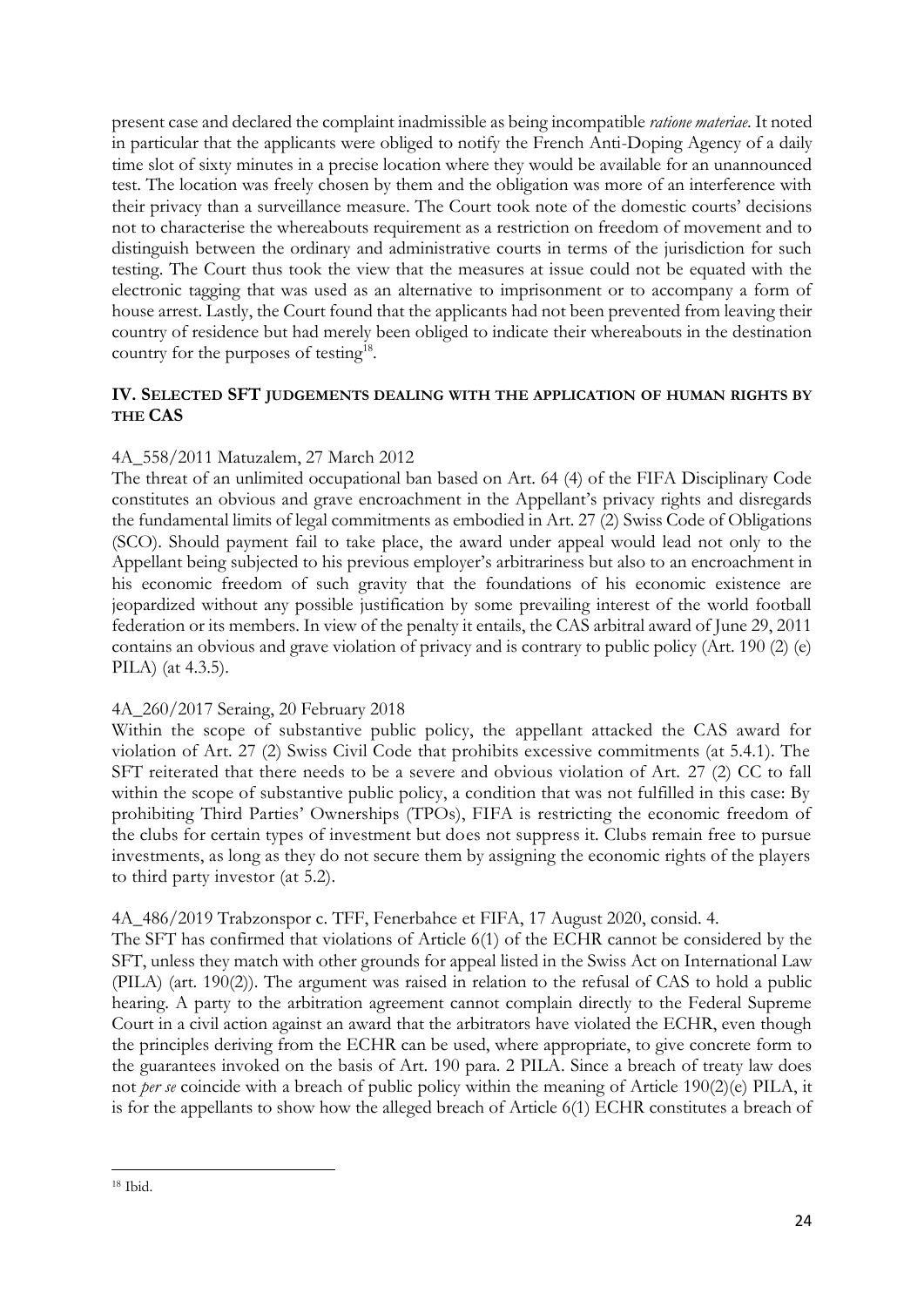public policy in procedural terms. See also [ATF 142 III 360](https://www.bger.ch/ext/eurospider/live/fr/php/aza/http/index.php?lang=fr&type=highlight_simple_query&page=1&from_date=&to_date=&sort=relevance&insertion_date=&top_subcollection_aza=all&query_words=4A_268%2F2019&rank=0&azaclir=aza&highlight_docid=atf%3A%2F%2F142-III-360%3Afr&number_of_ranks=0#page360) consid. 4.1.2; 4A\_268/2019 consid. 3.4.3.

#### 4A\_248\_2019 & 4A 398\_2019 Caster Semenya & ASAF v. IAAF, 25 August 2020

The SFT dismissed the appeal made by Caster Semenya and the ASAF against the CAS decision [upholding](https://www.bger.ch/ext/eurospider/live/fr/php/aza/http/index.php?highlight_docid=aza%3A%2F%2Faza://25-08-2020-4A_248-2019&lang=de&zoom=&type=show_document) the CAS's ruling that had found that, while the Difference in Sexual Development (DSD) regulations were discriminatory, "such discrimination was a necessary, reasonable and proportionate means of achieving the legitimate objective of ensuring fair competition in female athletics in certain events and protecting the 'protected class' of female athletes in those events". It considered that fairness in sport was a legitimate concern and formed a central principle of sporting competition. The SFT stressed that it was also an aspect important to the ECtHR. The decision was also compatible with public order regarding the athlete personality and human  $dignity<sup>19</sup>$ .

#### 4A 318/2020 Sun Yang V. AMA & FINA, 22 December 2020, consid. 7.9

The SFT admitted Sun Yang's application for review of the CAS award of 28 February 2020. The appellant's submission that he discovered, in May 2020, the existence of circumstances likely to cast serious doubt on the impartiality of the president of the panel, the subsequent challenge of the president of the panel on the basis of Art. 121 (a) of the SFT Act and the annulment of the CAS award have been admitted. The SFT found that the decisive factor was whether a party's apprehensions about a lack of impartiality on the part of an arbitrator could be regarded as objectively justifiable. An arbitrator must be and must also appear to be independent and impartial. While agreeing that an arbitrator is, in principle, free to defend his convictions on social media, in this case, the cause for animal rights, an arbitrator must still express any opinions with a certain restraint and irrespective of whether he is acting in his capacity as an arbitrator. It is certain terms used in the tweets published by the arbitrator that were problematic. In particular, the use of the terms "yellow face" were racist qualifiers and were inadmissible. In view of the fact that the arbitrator made such remarks, not only on two occasions, but also after his appointment as president of a Panel, it should be admitted that the appellant's apprehensions, a Chinese citizen, as to the possible bias of the arbitrator might be regarded as objectively justified. The circumstances considered from the standpoint of a reasonable third party with knowledge of them were such as to raise doubts about the impartiality of the arbitrator and created the appearance of prevention. Therefore, the CAS award of 28 February 2020 award was annulled and the case was referred back to the CAS.

### 4A 618/2020 A. c. World Athletics, 2 juin 2021, consid. 4 & 5

The athlete specialized in 400m and using prostheses to compete asked the IAAF to issue a decision confirming that his prostheses were legal. On 18 February 2020, the IAAF refused to grant the athlete's request on the grounds that he had failed to demonstrate that the use of his prostheses gave him no overall competitive advantage over "able-bodied" athletes. On 27 February 2020, the athlete appealed this decision to the Court of Arbitration for Sport (CAS). On 23 October 2020, the CAS partially upheld the appeal and *inter alia*, considered that (a) the relevant rule (Rule 6.3.4 of the World Athletics Technical Rules) was unlawful and invalid insofar as it placed the burden of proof upon an athlete desiring to use a mechanical aid to establish that the use of the mechanical aid will not provide the athlete with an overall competitive advantage over an athlete not using such an aid and (b) that WA had established on a balance of probabilities that the particular running specific prostheses used by the athlete gave him an overall competitive advantage over an athlete not using such a mechanical aid. Accordingly, the athlete should not use

**.** 

<sup>19</sup> An appeal is pending before the ECtHR against the SFT decision.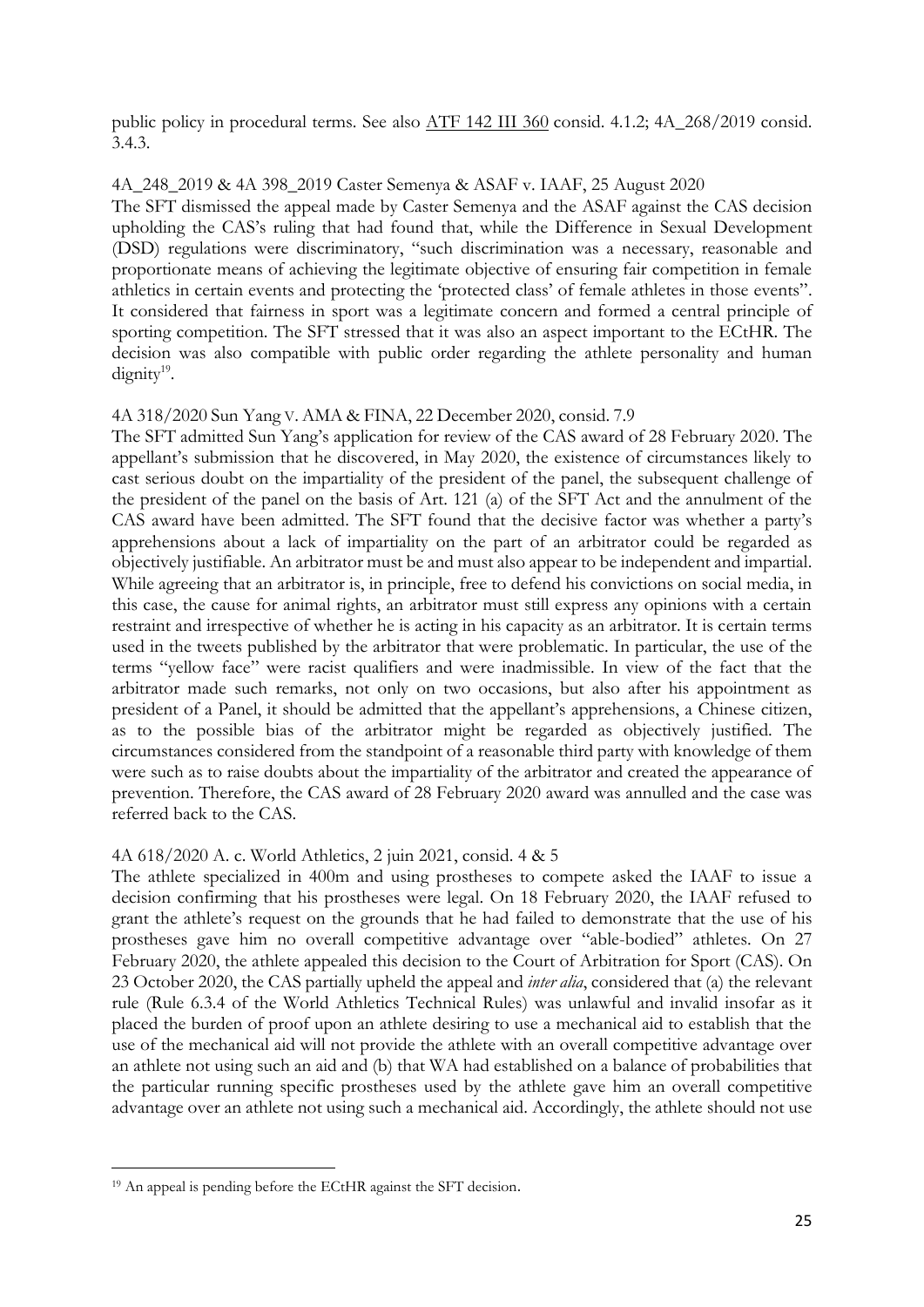his particular running specific prostheses in the Olympic Games or World Athletics Series competitions. On 26 November 2020, the athlete lodged an appeal in civil matters with the SFT. The SFT found that the demonstration made in the appeal and the reply, in addition to being based on facts not established in the contested award, was thus of an appellate nature, so that the complaint under consideration did not appear to be admissible. In any event, the arguments put forward by the appellant were not convincing. The SFT dismissed the appellant's appeal against the CAS decision alleging an infringement of his right to be heard and, in the alternative, a violation of his right to a fair trial (art. 6(1) ECHR) and of substantive public policy within the meaning of Article 190 para. 2 let. e of the LDIP, and in the alternative, a violation of Article 14 ECHR (prohibition of discrimination), and finally an attack on his human dignity.

#### 4A 406/2021 Sun Yang c. AMA & FINA, 14 février 2022, consid. 7

The appellant claimed notably that the award rendered by the CAS following the SFT's annulation was contrary to substantive public policy within the meaning of Article 190 para. 2 let. e of the LDIP. The appellant, invoking in particular various conventional and constitutional guarantees, claimed to be the victim of an infringement of his personal rights, since the contested award enshrined a violation of several fundamental rights.

The SFT stressed that the procedural guarantees applicable to criminal proceedings were not transposable to arbitration. The SFT also held that depending on the circumstances, an infringement of the athlete's personality rights might be contrary to substantive public policy (BGE 138 III 322, paras. 4.3.1 and 4.3.2). According to the case law, however, a violation of Art. 27 para. 2 CC was not automatically contrary to substantive public policy; it should be a serious and clearcut case of violation of a fundamental right. The appellant signed the doping control form and consented to the blood test carried out by the sample-taking staff. It is therefore legitimate to ask whether such conduct does not preclude, from the point of view of good faith, the consideration of the appellant's criticisms concerning the regularity of the notification of the test, which were made only after the blood samples had been taken. In any event, it should be accepted, as did the CAS Panel, that the alleged breaches of the regulatory requirements concerning accreditation and notification of the doping control by the sample-taking staff certainly did not entitle the appellant to take the law into his own hands by tearing up the doping control form and taking an active part in destroying a glass container containing his blood samples. In view of the foregoing, the result reached by the Panel did not appear to be in any way contrary to substantive public policy.

4A 542/2021 A. c. Fédération Internationale de Football Association (FIFA), 28 April 2022, consid 6

Invoking, inter alia, Art. 27 para. 2 CC, the appellant – a football player - argued that the contested CAS award was contrary to substantive public policy (Art. 190 para. 2 let. e LDIP), since the disproportionate sanction imposed on him would infringe his personal rights.

By complaining after the event, before the SFT, about the excessive severity of the sanction and by arguing that the CAS Panel did not give sufficient reasons on this issue, the appellant, who not only did not formulate the slightest criticism in this respect before the CAS but expressly acknowledged that the sanction was not disproportionate, was adopting contradictory behaviour, incompatible with the rules of good faith ( venire contra factum proprium), which did not deserve any protection.

In any event, the SFT reminded that it only intervenes in decisions rendered by virtue of a discretionary power if they lead to a manifestly unjust result or shocking inequity (4A\_600/2016, consid. 3.7.2).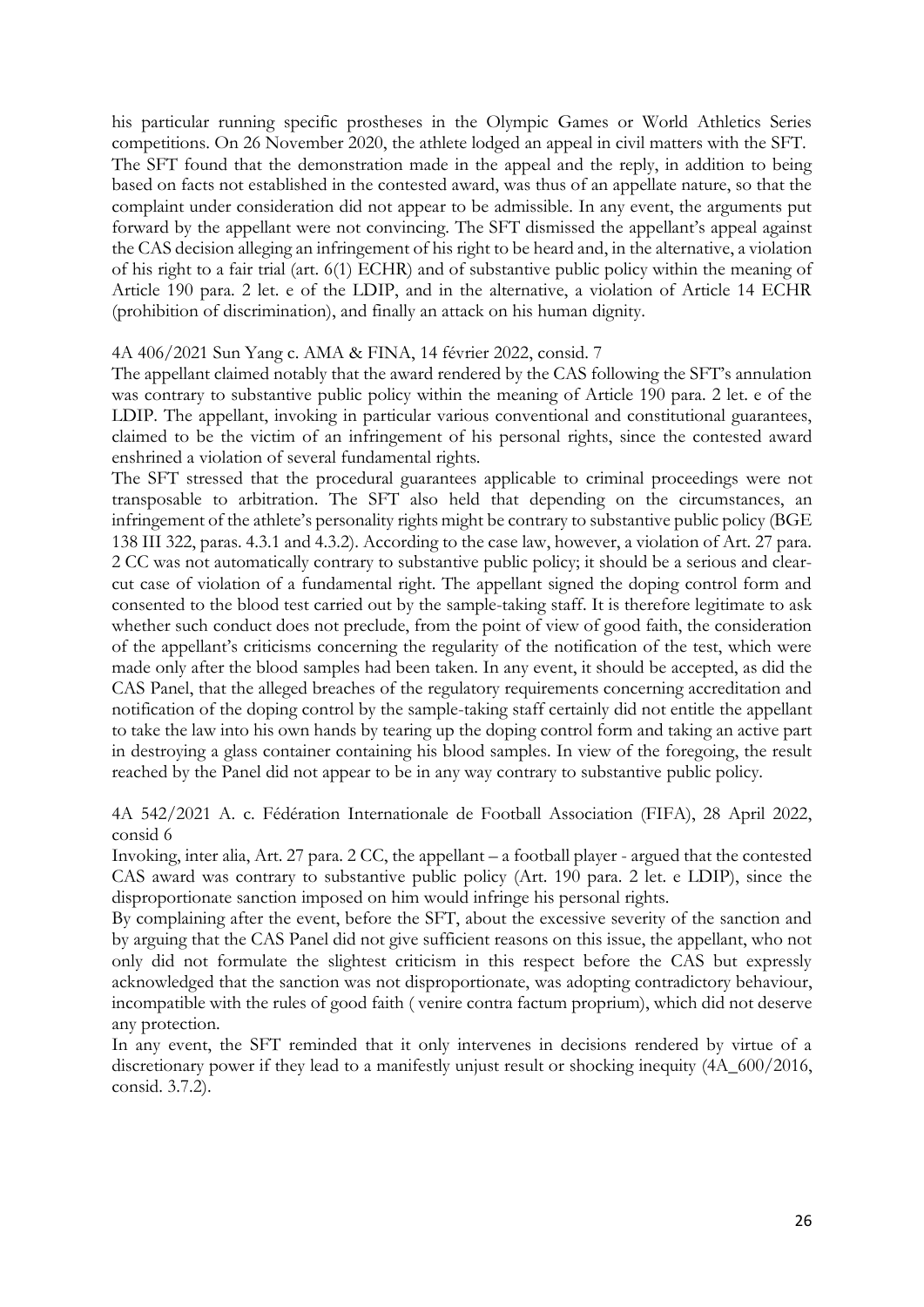# **V. CAS ARBITRATORS WITH SPECIFIC EXPERTISE IN HUMAN RIGHTS (18) 20**

Rashid Al Anezi: member of the Committee for Human Rights 2008-2012; Head of the committee for Human Rights in the ministry of education 2006 - 2008

Michael Beloff: Human Rights expertise; nine HR cases before the ECtHr; Pulications include *The Human Rights Act (1999); Freedom of Information and Expression; Protecting Human Rights - the European Perspective*.

Annabelle Bennett: NSW Anti-Discrimination Board; Part-time commissioner of the HR & Equal opportunities commission, President of the Panel in CAS 2018/O/5794 Mokgadi Caster Semenya v. IAAF and CAS 2014/A/3759 Dutee Chand v. Athletics Federation of India (AFI) & IAAF.

James Bridgeman: Human Rights expertise; member of the Mental Health Tribunals Panel of Chairpersons, continuously since it was established following the enactment of the Mental Health Act 2001. Advocacy support for international human rights projects.

Andra Carska-Sheppard: Member of the working group that assisted the IOC to charter a new course in prevention of harassment and abuse in sports. Co-authored the IOC's Consensus Statement on Prevention of Harassment and Abuse in Sports, published by the British Journal of Sports Medicine (YEAR); Active in the context of implementation of the IOC Tool on Prevention of Harassment and Abuse in Sports and gender equality in international sports.

Jean-Paul Costa: President of the Institut International des Droits de l'Homme, Strasburg. Judge (1998-2006), then President (2007-2011) of the European Court of Human Rights, Strasburg.

Ghada M. Darwish: Former Head of Investigations and Legal Advice Division at the national Human Rights Commission of Qatar.

Hugh Fraser: Former member of the Canadian Human Rights Tribunal; Arbitrator in CAS 2018/O/5794 Mokgadi Caster Semenya v. IAAF.

Christian Jura: Member of European Commission against Racism and Intolerance (ECRI) at the Council of Europe since 2018; National Council for Combating Discrimination: Human Rights, Combating Discrimination, Multiculturalism (mandate renewed in 2015).

Frank Latty: Professor of public international law; Publications related to HR.

Judith Levine: Human Rights expertise; Publications related to business and HR.

Koffi Sylvain Mensah Attoh: Chef Division Législation au Ministère des Droits de l'Homme.

Carol Roberts: Human Rights expertise.

**.** 

Donald Rukare: Advocate of the High Court of Uganda and a Legal Specialist with sound knowledge of International and Human Rights Law. Over 20 years' experience in the field of access to justice human rights. Country Director of Global Rights Uganda office. Manages the country office which implements programs in access to justice, human rights women's rights and

<sup>&</sup>lt;sup>20</sup> This list has been established on the basis of the information published on the CAS' website current list of arbitrators and is likely to be expanded after the regular updates of the arbitrators' bios.